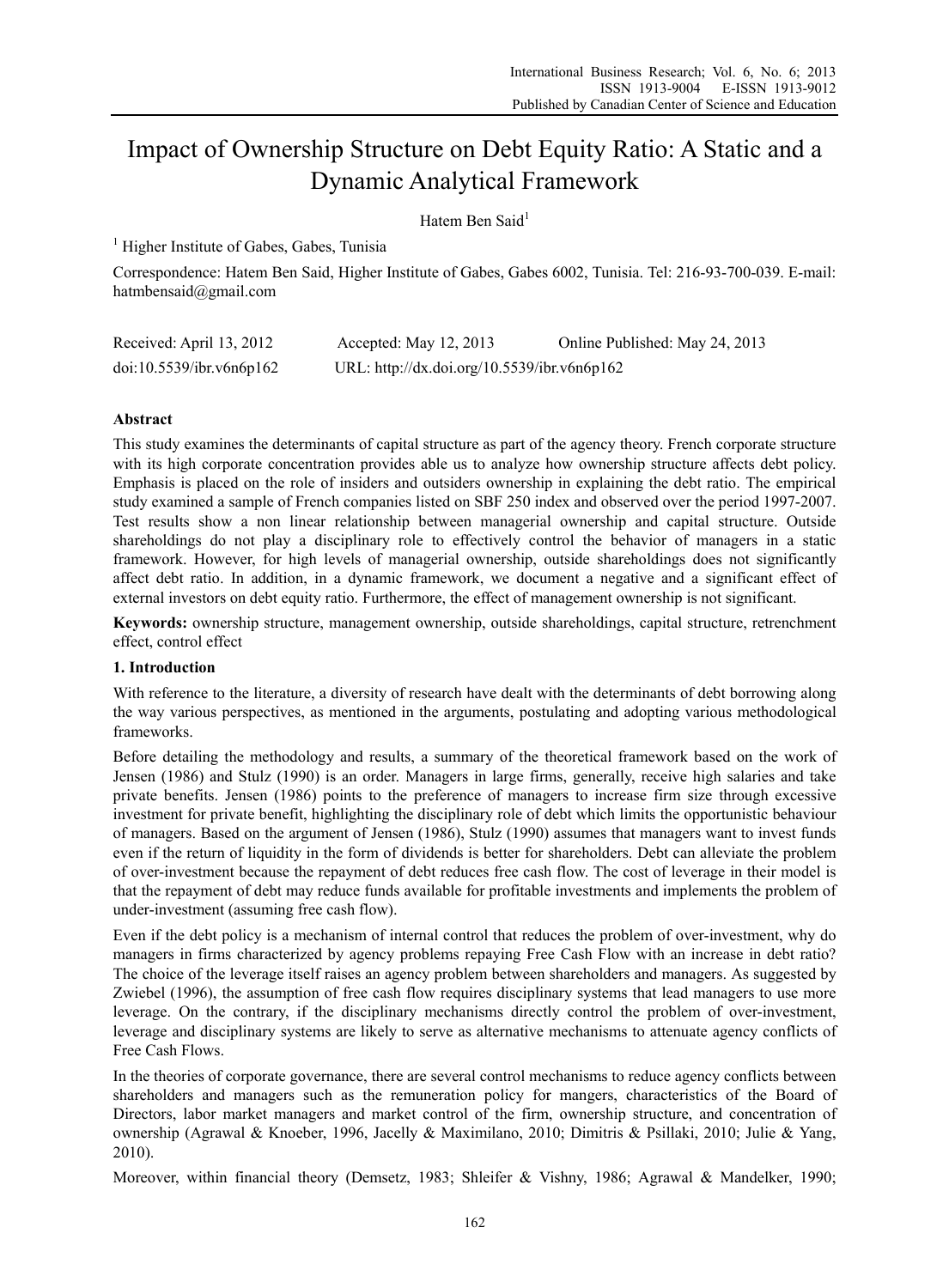Dimitris M. & Psillaki M, 2010; Julie A.E & Jimmy Y, 2010; Alvaro G. & Taboada, 2011), the decision of funding depends on firm's ownership structure. Given these arguments, it appears that the debt is associated with the ownership structure and thus it justifies the purpose of this article. Our paper is organized as follows. In the second section we examine previous empirical and theoretical literature which has developed the potential links between ownership variables and capital structure. Section 3 will be devoted to the analysis of data and methodology. The results are presented in section 4 using two methods of estimation "GMM" method and "Data Panel" method. Dynamic analysis of the relationship between of ownership structure and debt equity ratio is reported in section 5. Sensitivity tests are conducted in section 6. Section 7 will present the concluding remarks.

## **2. The Literature Review**

The question of the relationship between debt and ownership structure (Shleifer & Vishny, 1986, Boot & Thakor, 1993, Dewatripont & Tirole, 1994, Burkart, Denis & Panunzi, 1997; Myers, 2000) raised a controversy between the main currents of financial literature. Moreover, debt plays a role to reduce risk and agency costs of the firm as suggested by Fama (1980). In line with the work of Alchian and Demsetz (1972) and Jensen and Meckling (1976), Fama (1980) defines the firm as a group of factors of production. Indeed, managers and shareholders behave in their own interests. In addition, managers are interesting to ensure survival and sustainability of the firm in order to protect their human capital. In this regard, Fama (1980) argues that the separation between ownership and voting rights can be explained as an effective system of economic organization within the firm. Thus, to ensure the survival of the firm, Fama (1980) emphasizes that managers try to minimize the risk of bankruptcy by reducing the firm's debt ratio. This result highlights a negative relationship between debt and managerial ownership.

In the light of the theoretical work of Jensen and Meckling (1976) who assume that the issue of external debt leads to agency costs arising from conflicts of interest between existing shareholders and creditors and the managerial ownership reduces the agency costs, Kim and Sorensen (1986) examine empirically the relationship between debt and agency costs. Thus, following the methodology suggested by Leland and Pyle (1977), Downes and Heinkel (1982) and Rozeff (1982), Boquist and Moore (1984), Bowen, Daley and Huber (1982), Ferri and Jones (1979), Flath and Knoeber (1980), Jensen (1983) and Scott and Martin (1975), Kim and Sorensen (1986) divide a sample of 168 U.S. firms into two groups: one group containing 84 firms with high managerial ownership, and a second group containing 84 firms with low managerial ownership. Managerial ownership in the first group equals to 43%, whereas in the second group it equals to 2%. The empirical results show that managerial ownership positively and significantly affects capital structure of the firm. This can be explained by the existence of agency costs. However, these nonparametric tests have some drawbacks, including not taking into account the effects of other factors on capital structure ratios. Kim and Sorensen (1986) resolve this problem by testing a system of equations and conclude that these models explain only 20% of the variation of debt and that managerial ownership positively and significantly affects the debt equity ratio.

Stulz (1988) examines the impact of managerial ownership on market value of equity and financial decisions. The author develops a model in which conflicts of interest between managers and outside shareholdings occur only when a potential takeover affects differently the utility of the various partners of the firm. The author concludes that the premium paid is an increasing function of managerial ownership. On the other hand, Stulz (1988) reports that the debt increases managerial ownership, reducing therefore the probability of takeover, and increasing the premium paid. Harris and Raviv (1988) develop a theoretical model similar to Stulz (1988) and conclude a positive relationship between debt and managerial ownership.

In line with the work of Peterson and Benesh (1983), Dhrymes and Kurz (1967), McCabe (1979), Jalilvand and Harris (1984), Jensen and Solberg (1992) examine the factors explaining share of capital held by management, and debt and dividends decisions. Using a sample of 565 firms for 1982 and 632 firms for 1987 in an "American" context and using the method of triples least squares, Jensen and Solberg (1992) conclude a significant relation between managerial ownership and financial decisions.

Working in the line with the approaches of Huddart (1993) and Admati, Pfeiderer and Zechner (1994) which examine the role of the controlling shareholder in solving problems of managerial moral hazard, and the work of Harris and Raviv (1991) which explores the capital structure in the presence of agency conflicts and / or asymmetry information, Zhang (1998) examines the effect of debt equity ratios on investment decisions of a firm controlled by a large risk-averse shareholder. The author concludes that the controlling shareholder is more likely to accept the project if the firm has higher capital structure ratio. In short, the work of Zhang (1998) implies a positive relationship between debt equity ratio and ownership concentration. The larger the share capital held by the controlling shareholder, the more the firm employs debt (Mehran, 1992; Friend and Lang, 1988).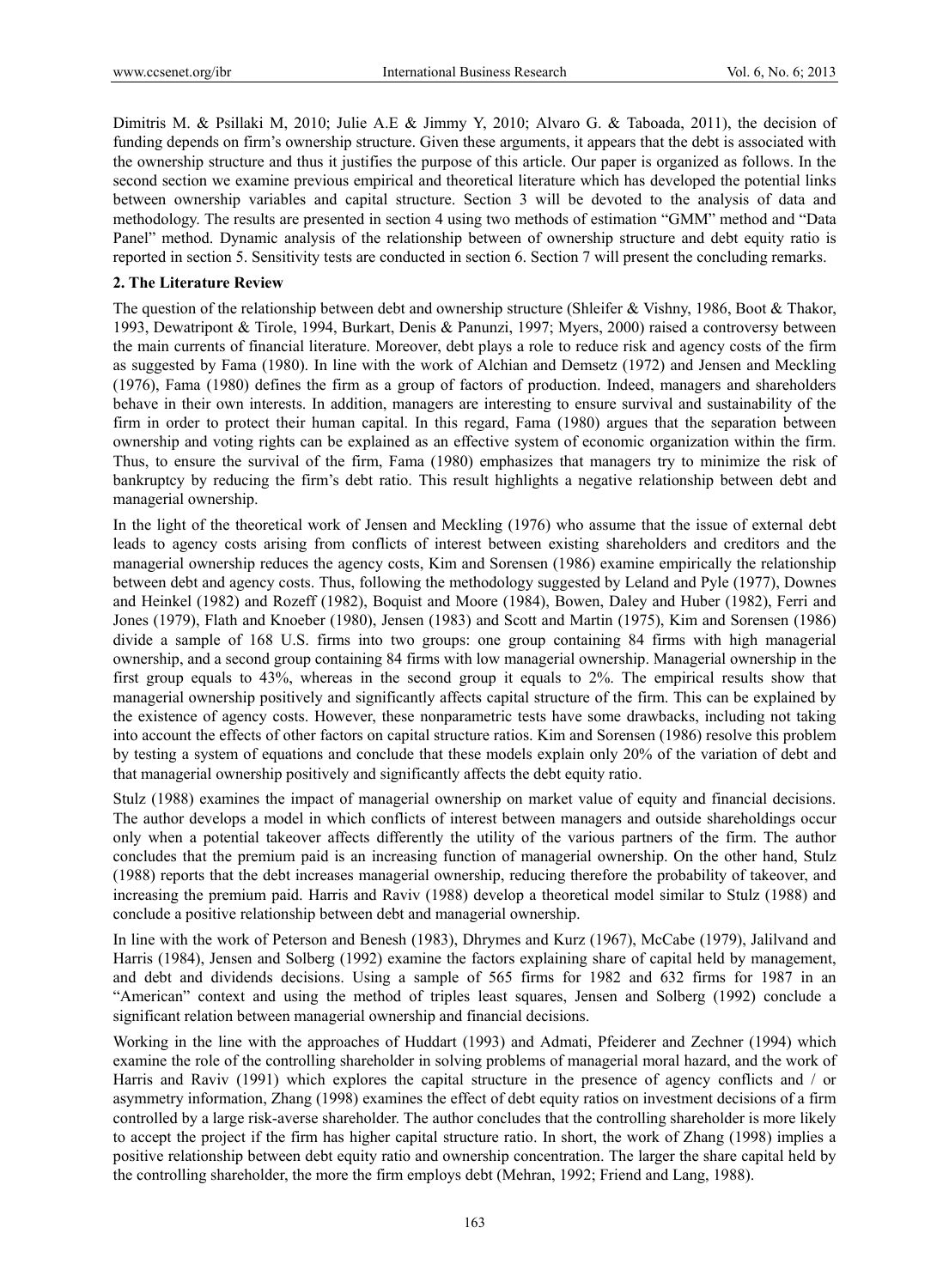Based on the theoretical and empirical works of Demsetz and Lehn (1985), Crutchley and Hansen (1989), Galai and Masulis (1976), Amihud and Lev (1981) and May (1995) that highlight the causal relationship between managerial ownership and risk of the firm, the work of Jensen, Solberg and Zorn (1992) that examines the interdependence of managerial ownership, debt and dividends, the work of Ravid (1988), Friend and Lang (1988) that emphasize the relationship between debt and managerial ownership, Chen and Steiner (1999 ) analyzes the effect of share of capital held by managers on debt equity ratio and dividend distribution. Using a Least Square method, Chen and Steiner (1999) conclude a significant relation between insider ownership and debt decision and between insider ownership and dividend decision.

John and Minkler (2001) incorporate the theoretical arguments put forward by Jensen and Meckling (1976) and develop a dynamic model that examines the relationship between debt and ownership concentration. John and Minkler (2001) conclude that the debt and ownership concentration are inversely related.

Rishard and Fosberg (2004) propose to test the theory of Friend and Hasbrouck (1988) using a sample of 350 U.S. firms for a period of seven years from 1990 to 1996. Having replicated descriptive statistics, Rishard and Fosberg (2004) conclude that the capital structure ratio is a decreasing function of the share of capital held by management. In addition, the authors conclude that institutional ownership positively affects debt equity ratio and attenuate the retrenchment behaviour of managers.

Following the work of Demsetz and Lehn (1985) and Himmelberg, Charles P., Hubbard, R. Glenn, Palia and Darius (1999), Demsetz and Villalonga (2001) who argue that the ownership structure and performance are often affected by the same financial characteristics of the firm, Michael and Santor (2008) study the effect of the family ownership on the performance and debt equity ratio for a sample of 613 "Canadian" firms for a period of 8 years from 1998 to 2005. Following the empirical methodology developed by Himmelberg, Charles P., Hubbard, R. Glenn, Palia and Darius (1999), Claessens, Stijn, Djankov, Simeon, Fan, J.P.H., Lang, Larry H.P (2002), Michael and Santor (2008) points to the positive and statistically significant effect of control of individual shareholders on firm's debt ratio consistent with the theoretical proposals of Stulz (1988). Similarly, ownership family and institutional ownership affect positively and significantly the debt equity ratio.

Based on the methodology developed by Leibenstein (1966), Dimitris and Psillaki (2010) test the interdependence of leverage, management ownership and firm performance. Using an estimate of the firm's productivity efficiency, Dimitris and Psillaki (2010) examines the impact of debt on agency costs. Specifically, the authors test the impact of debt on firm performance (Jensen & Meckling, 1976). In addition, the econometric task is to test the effect of efficiency on the firm's capital structure and whether this effect varies with industries. Similarly, Dimitris and Psillaki (2010) explicitly consider the role of ownership structure in capital structure and performance of the firm. Using the method of least squares, the empirical results show that debt significantly affects firm efficiency (McConnell & Servaes, 1995; Jensen, 1986; Stulz, 1990, Booth & Maksimovic, 2001). Similarly, the concentration of ownership significantly affects the performance of the firm within the chemical industry. Concerning the second model, the empirical results show a positive and significant effect of the firm efficiency on capital structure ratio. The authors conclude, also, that the ownership concentration does not affect significantly the firm's debt ratio for all industries sectors except for the sectors of information technology and research and development.

By referring to the work of Bradley et al. (1984), Titman and Wessels (1988), Kale et al (1992), Rajan and Zingales (1995), Booth et Jarell et Kim (2001), Flannery and Rangan (2006) and Hovakimian (2006) made in the context of Latin America, Jacelly and Maximiliano (2010) evaluates the capital structure determinants using a sample of 806 non-financial firms for a 10-year period from 1996 to 2005, belonging to seven countries, "Argentina", "Brasile", "Chile", "Colombia", "Mexico", "Peru" and "Venezuela.". Having replicated descriptive statistics, the authors show a statistically significant negative relationship between debt and ownership concentration. In addition, the coefficient on the variable "Herf-ind2" is positive and statistically significant. These results highlight the existence of a nonlinear relationship between capital structure and ownership concentration.

# **3. Data and Methodology**

# *3.1 Sample Selection*

In our research, we use a sample of 246 non-financial French firms listed on the index "SBF250" for a period of 11 years from 1997 to 2007. The sample can be described as follow; oil sector: 17 firms (6.90%), industrial sector: 115 firms (46.74%), transportation sector: 20 firms (8.13%), trade sector: 42 firms (17.07%), service sector: 52 firms (21.14%). The study of the effect of ownership variables on capital structure requires the use of different sources of information. The databases "MERGENTONLINE", "DATASTREAM", and "FMI" are our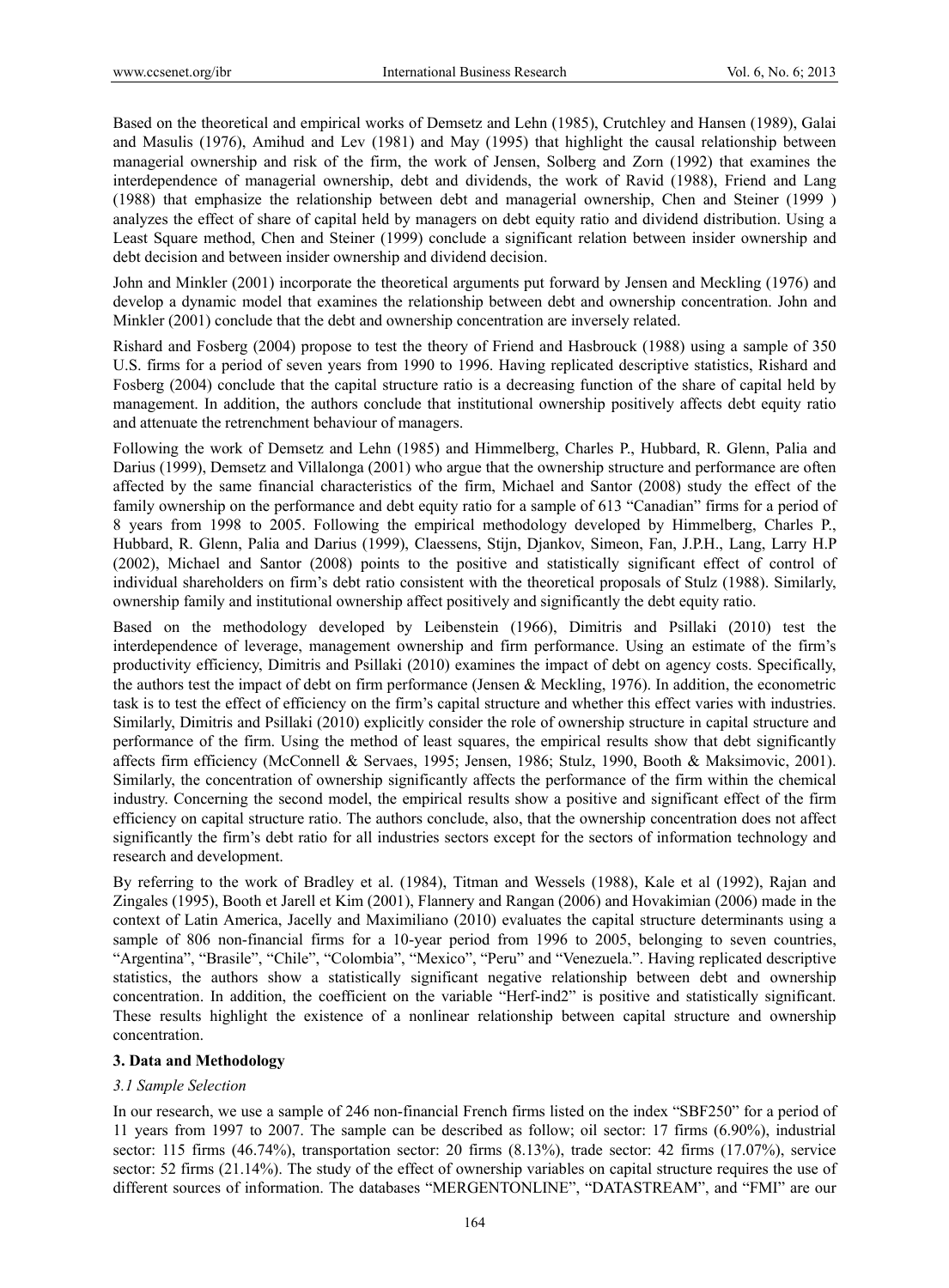primary sources of financial information. Occasionally, we use the database "MERGENTONLINE" to collect accounting and financial data from company financial statements. The market capitalization of firms is obtained by consulting the database "DATASTREAM" .With regard to the macroeconomic factors used to calculate the market value of debt (interest rate long-term interest rates in the short term, price index for consumption), they are obtained from the database "FMI". Regarding the data on the ownership structure of firms, they are obtained from the annual reports available on the "MERGENTONLINE" database.

#### *3.2 The Models*

We tested our models using two dependant's variables; debt equity 1 and debt equity 2. Regarding the first step, and as our subsequent theoretical developments may indicate: it is to test the relationship of non-linearity between management ownership and capital structure in a static framework;

*DE1 = f (MSO, MSO<sup>2</sup> , SIZE, PER, IND, TRA, COM, SER, VOLTY, GROWTH, PROF, FCF, INTA, NDT, DIV)* (1)

Then, we test the relationship between outside shareholdings and capital structure.

*DE1 =f (EBO, SIZE, PER, IND, TRA, COM, SER, VOLTY, GROWTH, PROF, FCF, INTA, NDT, DIV)* (2)

The third test is the study of the relationship between outside shareholdings and capital structure at different levels of management ownership referring to the financial theories of the firm, namely the agency theory and portfolio theory.

DE1 =f (MSO, MSO<sup>2</sup>, EBO, 
$$
\phi
$$
EBO5, SIZE, PER, IND, TRA, COM, SER, VOLTY, GROWTH, PROF, FCF, *INTA, NDT, DIV*) (3)

Finally, we operationalise our approach to a dynamic analysis of the relationship between debt and ownership structure using a partial adjustment model that underlies the "trade off" theory revisited following the methodology advocated by Flannery and Rangan (2006). This theory assumes the existence of a target debt ratio (Shyam-Sunder & Myers, 1999; Hovakimian, Opler, & Titman, 2001; Ivo Welch, 2004). Thus, in a dynamic framework we estimate the following models

$$
DE1_{i,t+1} = (\lambda \beta_0) X_{i,t} + (1 - \lambda) BL_{i,t} + \beta_1 PER + \beta_2 IND_{it} + \beta_3 TRA + \beta_4 COMM + \beta_5 SER + \varepsilon_{it}
$$
\n(4)

$$
DE1_{i,i+1} = (\lambda \beta_0)X_{i,i} + (1 - \lambda)BL_{i,i} + \beta_1PER + \beta_2IND_{i} + \beta_3TRA + \beta_4COMM + \beta_5 SER
$$
\n(5)

$$
+\beta_6 MSO_{it} + \beta_7 (MSO)_{it}^2 + \beta_8 EBO_{it} + \beta_9 (\phi EBO_{it}) + \varepsilon_{it}
$$

$$
\Delta DE1_{i,t+1} = (\lambda \beta_0)X_{i,t} - \lambda BL_{i,t} + \beta_1 PER + \beta_2 IND_{it} + \beta_3 TRA + \beta_4 COMM + \beta_5 SER
$$
  
+  $\beta_6 FCF_{i,t+1} + \varepsilon_{it}$  (6)

$$
\Delta DE1_{i,t+1} = (\lambda \beta_0) X_{i,t} - \lambda BL_{i,t} + \beta_1 PER + \beta_2 IND_{it} + \beta_3 TRA + \beta_4 COMM + \beta_5 SER + \beta_6 FCF_{i,t+1} + \beta_7 MSO_{it} + \beta_8 (MSO)_{it}^2 + \beta_9 EBO_{it} + \beta_{10} (\phi EBO_{it}) + \varepsilon_{it}
$$
\n(7)

$$
DE1_{i,t+1} = (\lambda \beta_0)X_{i,t} - (1 - \lambda)BL_{i,t} + \beta_1PER + \beta_2IND_{it} + \beta_3TRA + \beta_4COMM + \beta_5 SER + \beta_6 MB - EFWA_{i,t} + \varepsilon_{it+1}
$$
\n(8)

$$
DE1_{i,t+1} = (\lambda \beta_0) X_{i,t} - (1 - \lambda) BL_{i,t} + \beta_1 PER + \beta_2 IND_{it} + \beta_3 TRA + \beta_4 COMM + \beta_5 SER + \beta_6 MB - EFWA_{i,t} + + \beta_7 MSO_{i,t} + \beta_8 (MSO)_{it}^2 + \beta_9 (\phi EBO_{it}) + \varepsilon_{it+1}
$$
\n(9)

### *3.3 Choice of Variables and Hypothesis to Be Tested*

#### 3.3.1 The Dependant Variables

Following Rajan and Zingales (1995), we use two main measures of long-term debt ratio are used; the first is debt equity 1 (DE1) (Friend & Lang, 1988 ; Titman & Wessels, 1988; Harvey, Lins & Roper, 2004; Kee Hong, Kang & Wang, 2011) which measures the level of debt as the ratio of the book value of long term debt to market value of equity; the second measure is debt equity 2 (DE2) (Bowman, 1980; Brian & Zhang, 2011; Prasit U, Seksak J, Pornsit J, 2011**)** by substituting the book value of long term debt by market value of long term debt (the Market Value of Long Term Debt is approximated using the formula of Miguel and Pindado (2001).

#### 3.3.2 The Explanatory Variables

*Management ownership* is approximated by the percentage of shares held by all executive directors and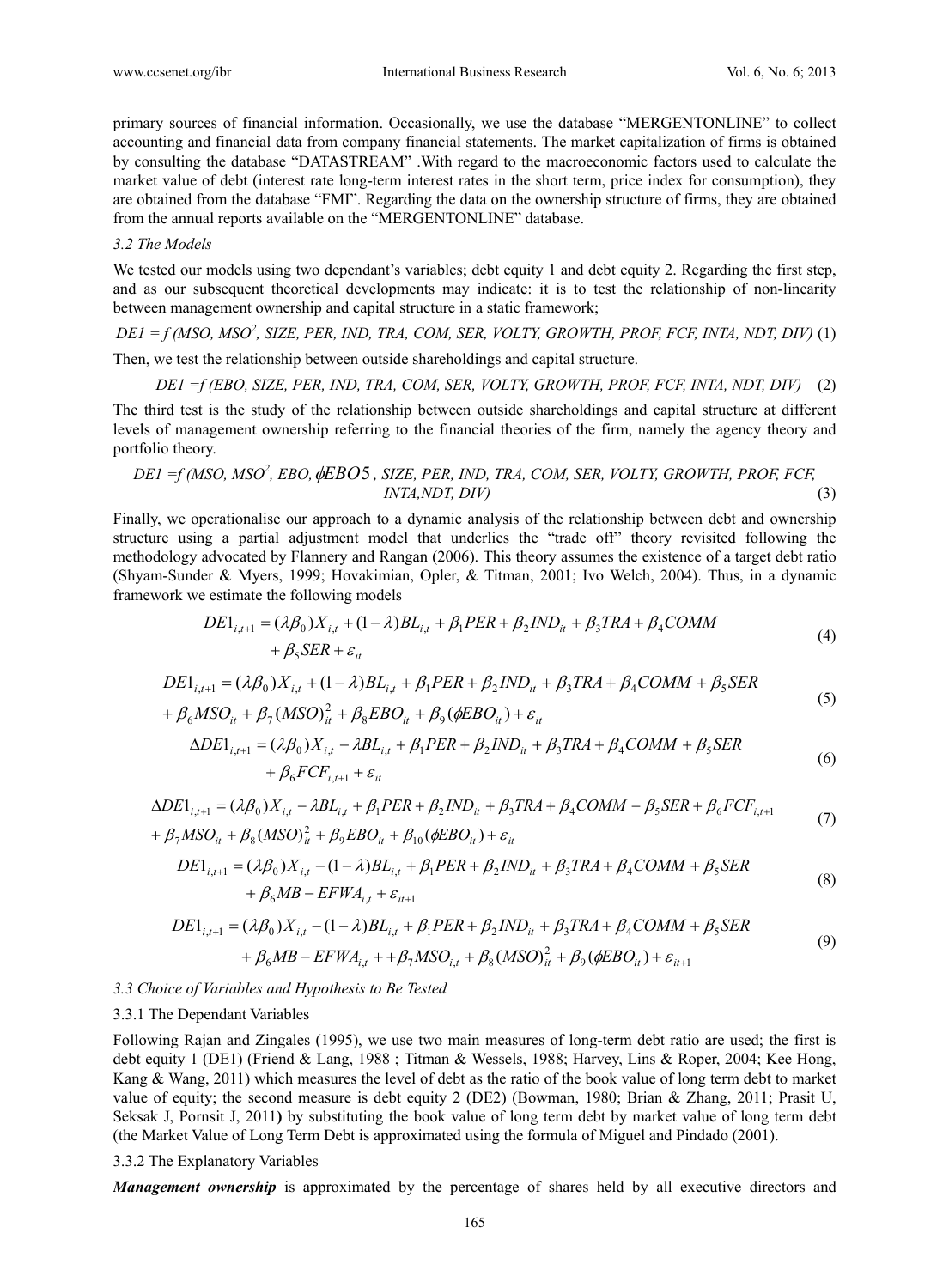non-administrative. Managerial ownership is a great incentive to manage the business in accordance with the interests of shareholders (Jensen & Meckling, 1976, Grossman & Hart,1982 ; Claessens, Djankov, Fan & Lang, 2002; Anderson & Al, 2003; Kouki M & Ben Said H, 2011). We assume that for low levels, the managerial ownership is positively related with the debt ratio (*hypothesis of alignment of interest 1*). In addition, Jensen and Meckling (1976) Grossman and Hart, (1980), Chen and Steiner (1999), Hermalin and Weisbach (1991) argue that for levels of managerial ownership above 20%, debt and managerial ownership are inversely related. Due to the effect of retrenchment, we assume that for high levels of managerial ownership is negatively related with debt ratio (*retrenchment effect hypothesis 2*). For sensitivity analysis, we use as approximation of management ownership, the share of capital held by the largest shareholder, two largest shareholders, three largest shareholders, four largest shareholders and five largest shareholders.

**External Block Ownership** is approximated by the percentage of shares held by the five largest shareholders. Friend and Lang (1988), Mehran (1992) and Shleifer and Vishny (1986) suggest that External Block Ownership is encouraged to control managers (Friend and Lang, 1988; Mehran, 1992). Due to the effect of control (Shleifer and Vishny, 1986), we assume that the External Block Ownership is positively related with the debt ratio (*effect control hypothesis 3*). However, previous studies have considered only the effect of outside shareholdings on capital structure (Friend et Lang, 1988; Jensen and Solberg, 1992; Kim and Sorensen, 1986; Mehran, 1992). In our paper, we will test the effect of the interaction of institutional Ownership with managerial ownership on capital structure. For low levels of managerial ownership (Dummy variable less then 20%), external shareholders try to attenuate retrenchment behaviour of managers (effect of control), resulting a higher debt ratio (*hypothesis 4*). However, for high levels of managerial ownership (Dummy variable above 20%), we document two alternative effects; effect of control of institutional shareholders rewarded by a retrenchment effect of managers. Thus, the relationship between outside shareholdings and debt for high levels of managerial ownership is weakened (*hypothesis 5*). Similarly, for sensitivity analysis, we use the share of capital held by the largest shareholder, two largest shareholders, three largest shareholders and four largest shareholders.

*SIZE*, similar to Jacelly, Maximiliano and Carlos (2010), we approximate size of the firm by the natural logarithm of total assets. This variable is inversely related to risk of bankruptcy. Then "size" positively affects capital structure ratio of the firm (Scott and Martin, 1975, Ferri and Jones, 1979, Friend and Lang, 1988, Agrawal and Nagarajan, 1990). In addition, the "Free Cash Flow" theory of Jensen (1986) suggests that large firms, with significant cash flow, are expected to issue more debt to discipline managers and ensure tax savings. In addition, information asymmetry is likely less significant for larger firms than smaller firm. Thus, larger firms can fund their projects from the financial markets leading to lower capital structure ratio. We suppose a positive relation between size and leverage (*hypothesis 6*).

*Activity sectors*, Boquist and Moore (1994), Flat and Knoeber (1980), Kai L, Heng and Zhao (2009) call for integrating the impact of industries on the debt ratios. Using the Standard Industrial Classification "SIC" digit Codes. In particular, we will also integrate the following sectors: Oil (PER), Industrial (IND), Tranport (TRA), Trade (COM) and Service (SER).we compute this variable as a binary variable (1 or 0).

*Volatility* differently to Booth and al (2001), Bradley and al., 1984; Chaplinsky and Niehaus (1993), Wald (1999), we approximate the volatility by the standard deviation of the annual percentage change in operating income before interest, taxes and depreciation. Indeed, Hsia (1981) and Titman and Wessels (1988) highlight that volatility is an indicator of bankruptcy probability of the firm. Thus, we argue a negative relationship between volatility and capital structure (*hypothesis 7*).

*Growth opportunities* differently to Rajan and Zingales (1995) and Booth and al. (2001), we approximate growth opportunities by the annual percentage change in total assets. Kim and Sorensen (1986), Titman and Wessels (1988), Jensen et al (1992) and Mehran (1992) suggest that growth opportunities for the firm attenuate agency costs of debt and resolve the problem of sub investment of managers. Thus, we document a negative correlation between growth opportunities and capital structure. Furthermore, Pecking Order theory of Myers and Majluf (1984) predict an inverse relationship between growth opportunities and leverage. We suppose a negative relationship between growth opportunities and leverage (*hypothesis 8*).

*Free Cash Flow* we approximate Free Cash Flow similarly to Lehn and Poulsen (1989) and Jensen (1986). In the presence of "Free Cash Flow", Huang and Song (2006) argue that debt act as discipline mechanism to control the behaviour of managers. In this case, we highlight a positive relationship between "Free Cash Flow" and capital structure. However Brailsford and al (2002) predict a negative sign. Thus, we consider that the sign of this variable is ambiguous.

*Profitability*, to asses the firm's profitability we use operating income before interest and taxes divided by total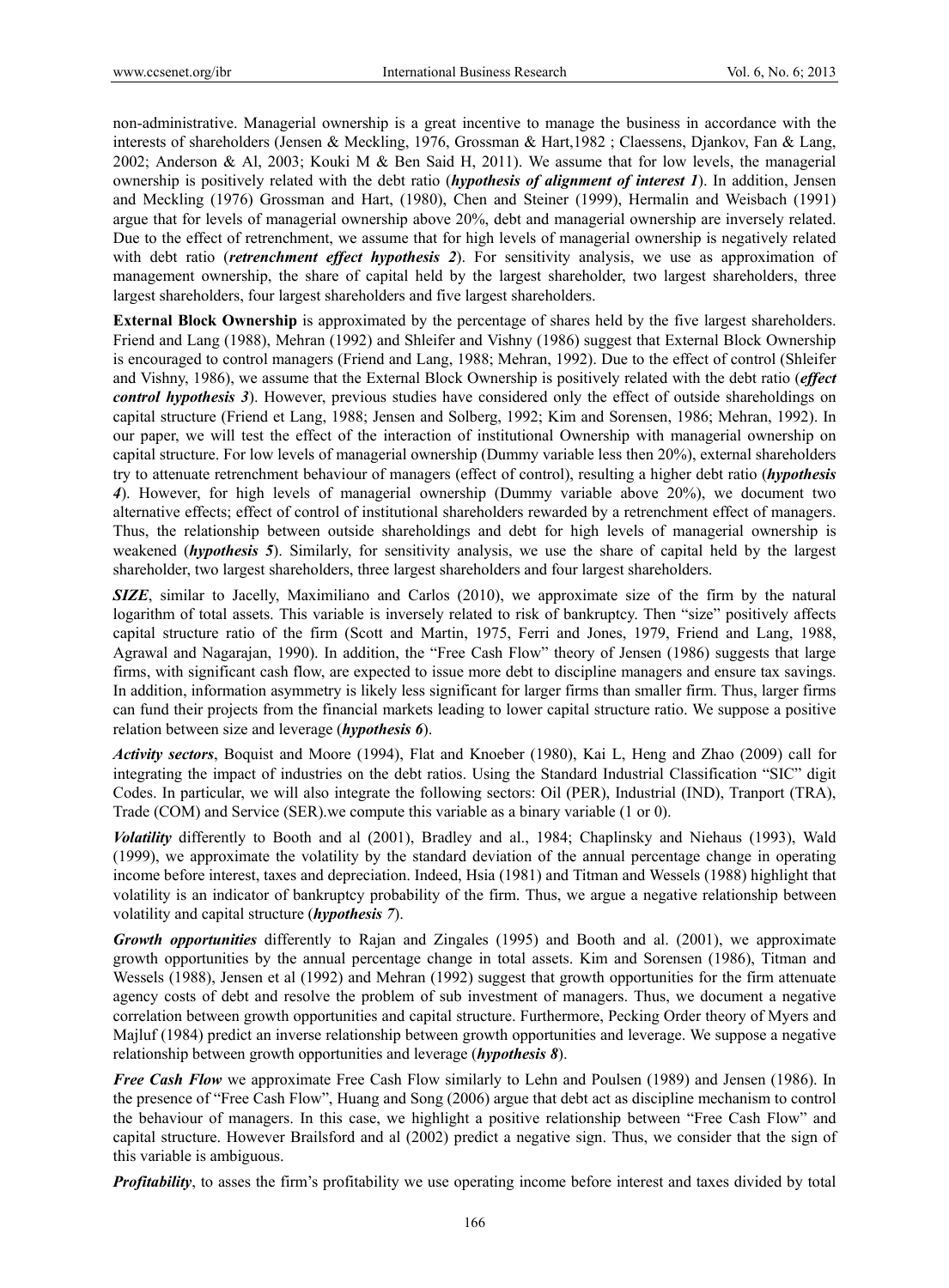assets. According to trade off theory, profitability positively affects leverage of the firm (DeAngelo and Masulis, 1980). Furthermore, the theory of Pecking Order argue a negative relation between profitability and leverage (Myers and Majluf, 1984) (Hypothesis 9) (Rajan & Zingales, 1995; Wald, 1999; Booth et al., 2001; Wiwattanakantang, 1999).

*Intangibility* previous studies have used several measures of tangibility assets (Jensen & Meckling, 1976): inventory plus gross plant and equipment to total assets (Titman & Wessels, 1988); and the ratio of tangible assets to total assets (Rajan & Zingales, 1995; Short, Keasey & Duxbury, 2002). In our paper, we will approximate intangibility by the ratio of total intangible assets divided by total assets. According to Long and Maltiz (1985), Friend and Lang (1988), Marsh (1982), Rajan and Zingales (1995), and Wald (1999), we argue a positive relationship between tangibility and leverage. Thus, it will be inferred that intangibility is negatively related to leverage (*hypothesis 10*).

*NDTS*, DeAngelo and Masulis (1980) suggest that the tax saving can affect debt ratio of the firm. This variable is approximated by the annual depreciation expense divided by total assets. The authors highlight that tax savings is negatively related to capital structure. Then, consistent with the Pecking Order theory the negative sign of tax savings is a proxy of firm's profitability (Myers, 1977; Myers & Majluf, 1984). On the other hand, the theory trade off predicts a positive sign (*hypothesis 11*) (De Angelo & Masulis 1980; Graham, 1996).

*Dividends*, is measured as the dividends paid each year reported over the total dividends paid during the period (Howard and Brown, 1992). According to Brailsford and al (2002), the effect of dividends on debt equity ratio depends on the tax rate. The sign of the dividends variable is ambiguous.

| <b>Variables</b>             |              | Symbole          | <b>Measures</b>                                                               | <b>Predicted Sign</b> |
|------------------------------|--------------|------------------|-------------------------------------------------------------------------------|-----------------------|
| Book Debt Equity Ratio       |              | DE1              | <b>BVLTD/MVE</b>                                                              | Dépendant             |
|                              |              |                  |                                                                               | variable              |
| Market Debt Equity Ratio     |              | DE <sub>2</sub>  | <b>MVLTD / MVE</b>                                                            | Dépendant             |
|                              |              |                  |                                                                               | variable              |
| Managerial Ownership         |              | <b>MSO</b>       | Capital share held by managers and board members                              | $+/-$                 |
| External                     | <b>Block</b> | EBO <sub>5</sub> | Capital share held by five largest shareholders                               | $\qquad \qquad +$     |
| Ownership                    |              |                  |                                                                               |                       |
| Firm's size                  |              | <b>SIZE</b>      | Log(TA)                                                                       | $^{+}$                |
| IO i<br>Managerial Ownership |              |                  | Share of capital held by the largest manager shareholder, two largest, three  |                       |
|                              |              | With $i=1-5$     | largest, four largest and five largest managers shareholders                  |                       |
| External                     | <b>Block</b> | EBO i            | Share of capital held by the largest outsider shareholder, two largest, three |                       |
| Ownership                    |              | With $i = 1 - 4$ | largest and four largest outsiders shareholders                               |                       |
| Volatility                   |              | Volty            | Standard deviation of variation of EBIT                                       |                       |
| Growth Opportunity           |              | Growth           | Annual percentage change in TA                                                |                       |
| Free Cash Flows              |              | FCF              | (EBIT+DAP-TAX-DIV)/TA                                                         | $+/-$                 |
| Profitability                |              | <b>PROF</b>      | EBIT / TA                                                                     |                       |
| Inatangibility               |              | <b>INTANG</b>    | IA/TA                                                                         |                       |
| Non debt tax shield          |              | <b>NDTS</b>      | DAP / TA                                                                      | $^{+}$                |
| Dividends                    |              | <b>DIV</b>       | (annual dividends / total dividends)                                          | $+/-$                 |

Table 1. Measures of variables and predicted signs

Notes: **BVLTD**: Book Vaue of Long term Debt; **MVLTD**: Market Value of Long term Debt; **MVE**: Market Value of Equity; **TA**: total assets; **EBIT**: Earnings before interest and taxes; **DAP**: depreciation and amortization; **TAX**: tax paid: dividends paid; **IA**: intangible assets.

# **4. The Empirical Results**

#### *4.1 Correlations and Descriptive Statistics*

Table 2 presents the descriptive statistics. Average debt ratios "DE1" and "DE2" are about 0.394 and 0.378 respectively. These values are below the average debt ratio found by Brailsford, Olivier and Pua (2002), which is 0.5352. The average level of managerial ownership "MSO" for French firms is 35.5%. This average value is somewhat higher than average values found by Morck, Shleifer and Vishny (1988) and McConnell and Servaes (1990), which are respectively 10.6% and 11.84%. Regarding the outside shareholdings "EBO5", we recorded an average value of 56.3 % with a minimum and a maximum of 5.03 % and 99.9 %, respectively. This average value is near the average value found by Brailsford, Olivier and Pua (2002), which is 43.28%. We can conclude, therefore, that French firms are characterized by relatively high average managerial ownership compared to the average value found by previous empirical studies and that outside shareholdings have a higher share of capital. French firms are characterized by relatively low growth opportunities as the average value of the variable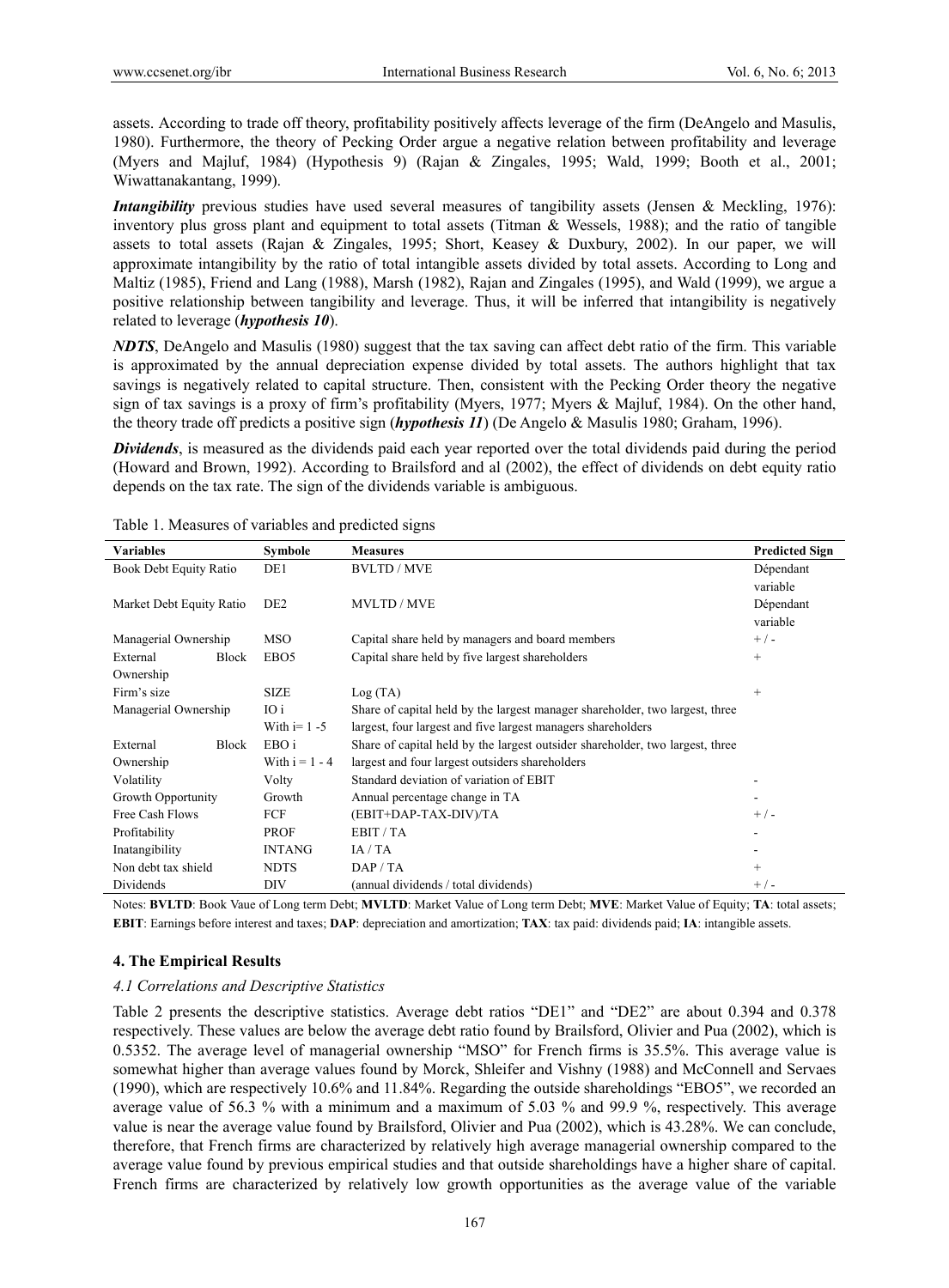"GROWTH" amounts to 13.8%. The average profitability of French firms is low and is only 7.33 % with a minimum of 85% and a maximum of 94%. This result means that the probability of loss and gain are high. This conclusion is consistent with the average value of the volatility of the rate of change in earnings before interest and taxes, which is equal to 135.5%. The descriptive statistics also allows us to conclude that intangible assets constitute a small share of the total assets which is equal to 8.7%. Since the specificity of assets negatively affects firms' debt, the low average value of the variable "INTA" explains the relatively high values of debt ratios "DE1" and "DE2". Similarly, this result is confirmed by the low average tax savings "NDTS" which is equal to 4.1%. On the other hand the low average value of the variable "INTA" means low spending in research and development, which explains the low growth opportunities for French firms.

|                  | Mean   | Médian | <b>Maximum</b> | Minimum      | <b>Standard Dev</b> |
|------------------|--------|--------|----------------|--------------|---------------------|
| DE1              | 0,394  | 0,166  | 4,838          | 0,00000145   | 0,591               |
| DE <sub>2</sub>  | 0,378  | 0,156  | 4.8446         | 0.00000136   | 0,577               |
| <b>MSO</b>       | 0,355  | 0,337  | 0,998          | 0.000100     | 0,279               |
| EBO <sub>5</sub> | 0,563  | 0,552  | 0.999          | 0.0503       | 0,178               |
| <b>SIZE</b>      | 18,131 | 19,399 | 25,949         |              | 5,958               |
| <b>VOLTY</b>     | 1,355  | 0,480  | 15,656         | 0,0385       | 2,496               |
| <b>GROWTH</b>    | 0,138  | 0,0354 | 15,245         | $-2,691$     | 0,634               |
| FCF              | 0,620  | 0,0634 | 0,485          | $-0.825$     | 0.913               |
| <b>PROF</b>      | 0.0733 | 0,0703 | 0,944          | $-0,849$     | 0,0999              |
| <b>INTA</b>      | 0.0868 | 0,0322 | 0,879          | 0.0000000852 | 0,119               |
| <b>NDTS</b>      | 0.0415 | 0,0328 | 0.499          | 0,000163     | 0,0446              |
| <b>DIV</b>       | 0.0909 | 0.0851 | 0.989          | 0.0000679    | 0.0921              |

Table 2. Descriptive statistics of all variables (246 non financial French firms; 1997 – 2007)

Table 3 below shows correlations between different variables of our model. Overall, the level of correlations between variables is low. The variable "SIZE" and "MSO" are negatively correlated (-0.465). In other words, this results suggests that with the increasing size of the firm, it I not easier for managers to buy a large share of capital. We document, also, a positive correlation between the variables "FCF" and "PROF" (0.57). Indeed, we can explain this result by the fact that profitability increases market value of the firm and the amounts of "Free Cash Flows" held by managers. A positive correlation was found between the variables "NDTS" and "FCF", which is (0.434).

Table 3. Correlation matrix of explanatory variables (246 non financial French firms; 1997 – 2007)

|                  | <b>MSO</b> | EBO <sub>5</sub> | <b>SIZE</b> | <b>VOLTY</b> | <b>GROW</b> | <b>PROF</b> | FCF      | <b>INTA</b> | <b>NDTS</b> | DIV      | <b>PER</b> | IND      | <b>TRA</b> | <b>COM</b> | <b>SER</b> |
|------------------|------------|------------------|-------------|--------------|-------------|-------------|----------|-------------|-------------|----------|------------|----------|------------|------------|------------|
| <b>MSO</b>       | 1          | 0.058            | $-0.465$    | 0.131        | 0.033       | 0.114       | 0.109    | $-0.062$    | 0.132       | $-0.015$ | $-0.080$   | 0.053    | $-0.200$   | $-0.040$   | 0.15       |
| EBO <sub>5</sub> |            | 1                | 0.010       | 0.040        | $-0.022$    | $-0.013$    | $-0.005$ | 0.028       | 0.0007      | 0.031    | $-0.060$   | $-0.010$ | $-0.010$   | 0.022      | 0.04       |
| <b>SIZE</b>      |            |                  | 1           | $-0.135$     | 0.050       | $-0.212$    | $-0.076$ | 0.092       | $-0.222$    | 0.085    | 0.104      | $-0.117$ | 0.288      | 0.029      | $-0.13$    |
| <b>VOLTY</b>     |            |                  |             | 1            | 0.012       | $-0.183$    | $-0.118$ | $-0.095$    | 0.044       | $-0.002$ | $-0.061$   | 0.108    | $-0.021$   | $-0.051$   | $-0.03$    |
| <b>GROWTH</b>    |            |                  |             |              | 1           | 0.010       | 0.007    | 0.059       | $-0.087$    | $-0.015$ | 0.024      | $-0.037$ | $-0.029$   | $-0.001$   | 0.04       |
| <b>PROF</b>      |            |                  |             |              |             | 1           | 0.570    | 0.029       | 0.027       | 0.016    | $-0.026$   | 0.114    | $-0.049$   | $-0.044$   | $-0.05$    |
| FCF              |            |                  |             |              |             |             | 1        | 0.040       | 0.434       | $-0.047$ | 0.055      | $-0.009$ | $-0.056$   | 0.055      | $-0.03$    |
| <b>INTA</b>      |            |                  |             |              |             |             |          |             | 0.053       | 0.036    | $-0.012$   | $-0.129$ | 0.064      | 0.240      | $-0.07$    |
| <b>NDTS</b>      |            |                  |             |              |             |             |          |             | 1           | $-0.083$ | 0.083      | $-0.053$ | 0.002      | 0.047      | $-0.02$    |
| <b>DIV</b>       |            |                  |             |              |             |             |          |             |             | 1        | 0.002      | $-0.002$ | $-0.0005$  | $-0.004$   | 0.005      |
| <b>PER</b>       |            |                  |             |              |             |             |          |             |             |          | 1          | $-0.286$ | $-0.081$   | $-0.109$   | $-0.15$    |
| <b>IND</b>       |            |                  |             |              |             |             |          |             |             |          |            |          | $-0.286$   | $-0.384$   | $-0.53$    |
| <b>TRA</b>       |            |                  |             |              |             |             |          |             |             |          |            |          | 1          | $-0.109$   | $-0.15$    |
| <b>COM</b>       |            |                  |             |              |             |             |          |             |             |          |            |          |            | 1          | $-0.20$    |
| <b>SER</b>       |            |                  |             |              |             |             |          |             |             |          |            |          |            |            | 1          |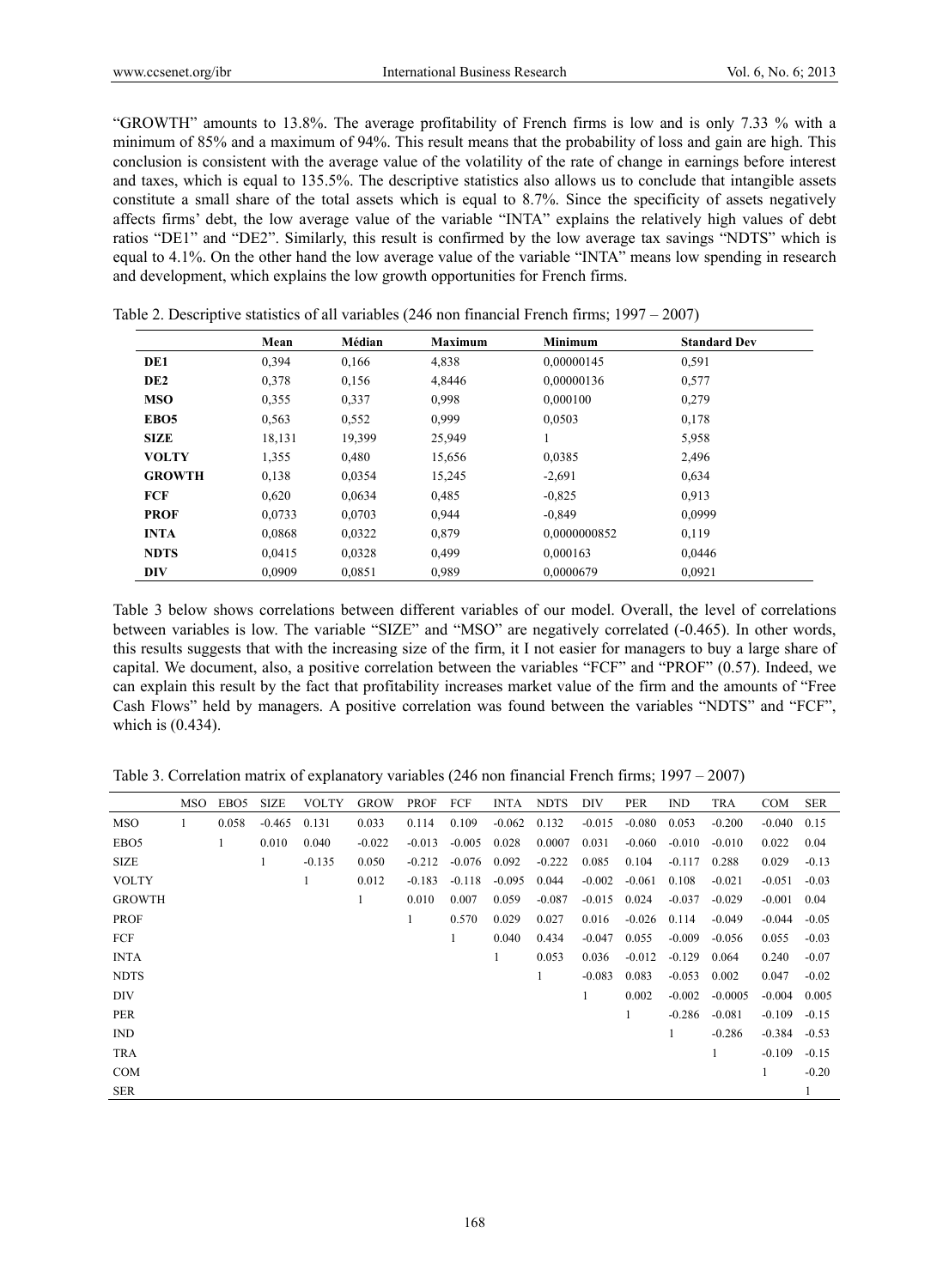# *4.2 Results of the Econometric Tests*

4.2.1 Effect of Management Ownership on Debt Equity Ratio

Table 4 reports the effect of ownership structure on debt equity ratio for two estimation methods; "GMM" and "data panel" method. Overall, the explanatory variables explain between 5.09% and 12.59% of long term debt depending on whether the dependant variable is a market or a book measure and the estimation method.

*Management ownership* a positive and significant effect of managerial ownership is observed for all specifications. This result is consistent with the hypothesis of alignment of interests of Jensen and Meckling (1976). However, the coefficient on the variables " $MSO<sup>2</sup>$ " is negative and statistically significant at levels of 10% and 5%. This result confirms the entrenchment hypothesis. Indeed, with high levels of management ownership, power of the managers become greater and try to use lower debt ratio.

*SIZE* consistent with the findings of Ferris and Jones (1979), Agyenim B. (2004) and Tong L., Tirtiroglu (2008) this variable has a positive and statistically significant sign at the 1% level which is consistent with hypothesis 6. This result means that larger firms in French Market have higher debt ratios because it is usually easier for large firms to borrow from banks or to issue debt in the capital market. Indeed, larger firms can issue debt at a cheaper cost than can small firms (Titman & Wessels, 1988).

*Activity sectors*, we report that firms in the industrial sector have higher debt ratios (for all specification) (Scott & Martin, 1975; Bradley, Jarell & Kim, 1984). This result is consistent with the findings of Agyenim (2004) who concludes that textile, building and construction, mining and exploration have more debt in their capital structure compared to automobile, agriculture, food and transport. However, corporations in the petroleum, transportation and service are less leveraged, since their coefficients are negative and statistically significant.

*Volatility* in contrast with the result of Queen and Roll (1987) and Nguyen T., Ramachandran (2006), the coefficient on volatility is not statistically significant for all specifications, meaning that the risk of exploitation of French firms does not affect their debt ratios. However, the negative sign of volatility, for specifications "e" and "f", mean an inverse relationship between volatility and leverage due to the higher probability of bankruptcy of firms.

*Growth Opportunity* contrary to previous studies and consistent to Jacelly, Maximiliano and Carlos (2010), we find a positive and significant relationship between leverage and growth for all specifications, except specifications "c" and "d". This result is inconsistent with the arguments of Bradley et al (1984), Mehran (1992), Titman and Wessels (1988), who obtain a negative and significant relationship between growth opportunities and leverage of the firm. On the other hand, this result is coherent with Pecking Order theory suggesting that more growth opportunities of a firm, the greater the firm borrows to finance opportunities.

*Profitability* is negative and statistically significant at the level of 1% for the two measures of debt equity ratios. This result means that profitable firms use their internal resources to finance investment which implies lower debt ratios. This conclusion is consistent with the hypothesis of the pecking order of Myers (1977) and Myers and Majluf (1984), and also the empirical results of Titman and Wessels (1988), Friend and Lang (1988), Chiarella, Pham, Sim and Tan (1992), Allen (1993). The negative sign is consistent with hypothesis 9.

*Free Cash Flows* in contrast with results of Brailsford, Olivier and Pua (2002), we find a positive and significant effect of this variable on capital structure at the level of 1%, only for "data panels method". This result means that even if firms have large amounts of "Free Cash Flow" that allow them to finance themselves, they issue debt to finance their growth opportunities (and so managers follow a value maximizing behaviour due to the disciplinary role of debt).

*Intangibility* In contrast to Udell (1994) and Allen and Qian (2005), the empirical tests show that this variable is positive and significant, except specifications "a" and "b". This result means that asset specificity does not create problems of debt financing.

*The Non-Debt tax shields (NDTS)* the coefficient on this variable is positive and significant at level of 1% consistent with the prediction of Pecking Order theory (De Angelo and Masulis 1980; Graham, 1996) and our hypothesis. This suggests that firms with higher depreciation expenses have higher debt ratios and does not support the neutrality of taxation on capital structure.

*Dividends* in contrast with the findings of Lee and Xiao (2004) who conclude a negative influence of dividend payments on the listed firm's debt ratios, we obtain a positive and non significant effect of dividends on capital structure for "GMM" method, and a positive effect for "data panels" method. The positive sign for this variable does not support the results of Kouki and Ben Said (2011) who reported that the disciplinary role of debt does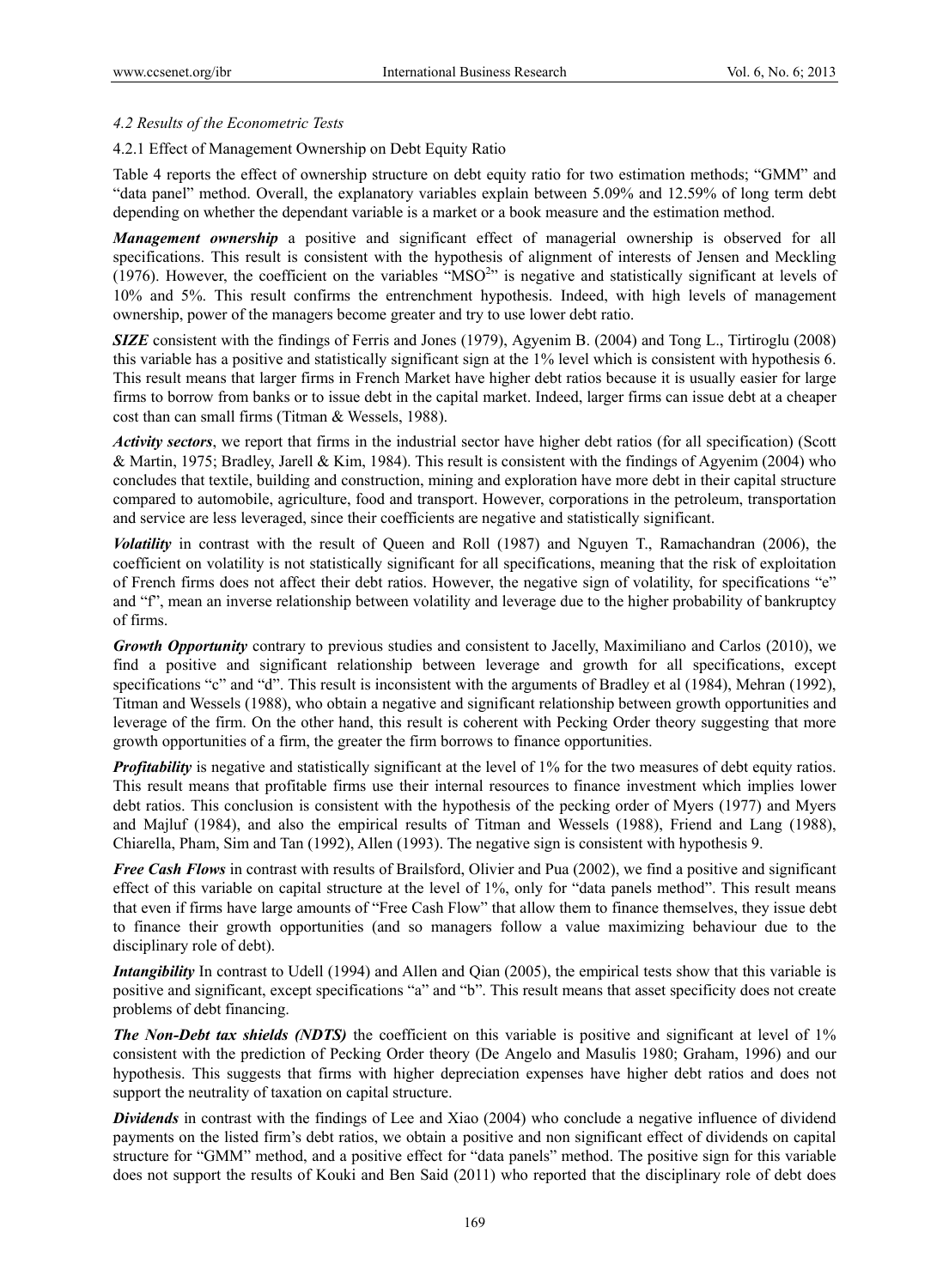not support companies with high dividends. But, when we consider adjustment debt policy to target debt ratio, dividends affects positively and significantly capital structure at the level of 1%. This means that firms issue debt to finance distribution of dividends.

|                  | <b>GMM</b> Method      |             |                 |                      | Data Panel method  |                        |                 |                       |
|------------------|------------------------|-------------|-----------------|----------------------|--------------------|------------------------|-----------------|-----------------------|
|                  | DE1                    |             | DE <sub>2</sub> |                      | DE1                |                        | DE <sub>2</sub> |                       |
|                  | a                      | b           | $\mathbf{c}$    | d                    | e                  | f                      | g               | h                     |
| Constante        | $-2,873***$            | $-2,794$ ** | $-2,807**$      | $-2,735***$          | $-0,668$ **        | $-0,601$ **            | $-0,686***$     | $-0,628$ **           |
| <b>MSO</b>       | $1,133***$             | $1,0125***$ | $1,258***$      | $1,1429**$           | $0,466$ **         | $0,447***$             | $0,578***$      | $0,559***$            |
| MSO <sup>2</sup> | $-1,0729$ <sup>*</sup> | $-0,959$ *  | $-1,189**$      | $-1,0785***$         | $-0,627**$         | $-0,606$ **            | $-0,727***$     | $-0,707***$           |
| <b>SIZE</b>      | $0,148***$             | $0,152***$  | $0,143***$      | $0,147***$           | $0,0488***$        | $0,0516***$            | $0,0475***$     | ${0,\!0501}^{***}$    |
| <b>PER</b>       |                        | $-0,263$ ** |                 | $-0,246$ **          |                    | $-0,198$ <sup>*</sup>  |                 | $-0,186^*$            |
| <b>IND</b>       | $0,141***$             |             | $0,128***$      |                      | $0,119***$         |                        | $0,108$ *       |                       |
| <b>TRA</b>       |                        | $-0,372**$  |                 | $-0,350***$          |                    | $-0,204$ <sup>*</sup>  |                 | $-0,193$ <sup>*</sup> |
| <b>COMM</b>      |                        | $-0.0285$   |                 | $-0,00629$           |                    | $-0,0241$              |                 | $-0.00116$            |
| <b>SER</b>       |                        | $-0,0993$   |                 | $-0,0951$            |                    | $-0,1245$ <sup>*</sup> |                 | $-0,118$ <sup>*</sup> |
| <b>VOLTY</b>     | 0,00737                | 0,00792     | 0,00884         | 0.00933              | $-0.00145$         | $-0,00124$             | 0,000619        | 0,000802              |
| <b>GROWTH</b>    | $0,035$ *              | $0,346*$    | 0,0308          | 0,0303               | ${0,\!0561}^{***}$ | $0,0559***$            | $0,0505***$     | $0,0503***$           |
| <b>PROF</b>      | $-1,335***$            | $-1,298***$ | $-1,242***$     | $-1,207***$          | $-1,825***$        | $-1,803***$            | $-1,718***$     | $-1,696***$           |
| <b>FCF</b>       | 0,265                  | 0,227       | 0,191           | 0,153                | $0,573***$         | $0,549**$              | $0,502**$       | $0,478***$            |
| <b>INTA</b>      | 0,185                  | 0,171       | $0,225$ *       | $0,208$ <sup>*</sup> | $0,270**$          | $0,252***$             | $0,304***$      | $0,283***$            |
| <b>NDTS</b>      | $2,451***$             | $2,526***$  | $2,633***$      | $2,702***$           | $1,631***$         | $1,668***$             | $1,849***$      | $1,882***$            |
| <b>DIV</b>       | $-0,0999$              | $-0,107$    | $-0,103$        | $-0,109$             | 0,0723             | 0,0678                 | 0,0632          | 0,0590                |
| $\mathbb{R}^2$   | 5.54%                  | 5.86%       | 5.09%           | 5.56%                | 12.18%             | 13.06%                 | 11.39%          | 12.56%                |
| <b>CHIX DEUX</b> | 140,920                | 143,20      | 135,050         | 137,990              | 159,930            | 162,700                | 153,560         | 156,920               |

Table 4. Relation between management ownership and debt equity ratio

Notes: \*,\*\*,\*\*\*: significance levels at the 10 %, 5% and 1% respectively.

# 4.2.2 The Effect of Outside Shareholders on Debt Equity Ratio

The empirical results of the impact of the outside shareholders in the debt equity ratio are presented in table 5.

**Outside shareholdings**: Contrary to the result of King and Santor (2008), who report a positive and statistically significant relationship between debt and institutional shareholders, in our empirical analysis, the coefficient on the variable "EBO 5" is not statistically significant. This result means that the majority shareholders, despite their significant investment, do not play a disciplinary role to effectively control the behavior of managers. This lack of disciplinary role intensifies managerial opportunism, which leads to higher agency conflicts. This finding allows us to reject the effect control hypothesis. The explanatory variables are generally unchanged signs, except for the variable "DIV" that becomes negative but remains insignificant. We also record other differences compared to the results of the first model. However, for the two estimation methods, the variable "SER" remains negative and statistically significant at 10%. The variables "GROWTH" and "FCF" variables "INTA" become positive and statistically significant at the 1% level for all specifications.

4.2.3 The Effect of Outside Shareholders on Debt Equity Ratio for Different Levels of Management Ownership

The empirical results of testing the effect of institutional ownership for different levels of management ownership are presented in table 6. The results support the proposition that the relationship between institutional ownership and leverage for high levels of management ownership differs from that at low levels of management ownership.

The results also support the quadratic relationship between the variable "MSO" and leverage. The coefficients on the variables "MSO" and "  $\overline{MSO}^2$ " are significantly positive and negative respectively. The coefficient on the variable "EBO 5", tests the relationship between the external shareholders and debt equity ratio for low levels of management ownership, is negative and significant at the 1% level. This result means that controlling shareholders does not play a disciplinary role to monitor effectively the behaviour of managers. This result rejects the hypothesis 4. However, for high levels of managerial ownership, outside shareholdings does not significantly affect debt ratio. In other words, the relationship between outside shareholdings and leverage is weakened, which is consistent with the hypothesis 5. This result means that for high levels of management ownership external shareholders have no role in controlling the behavior of managers.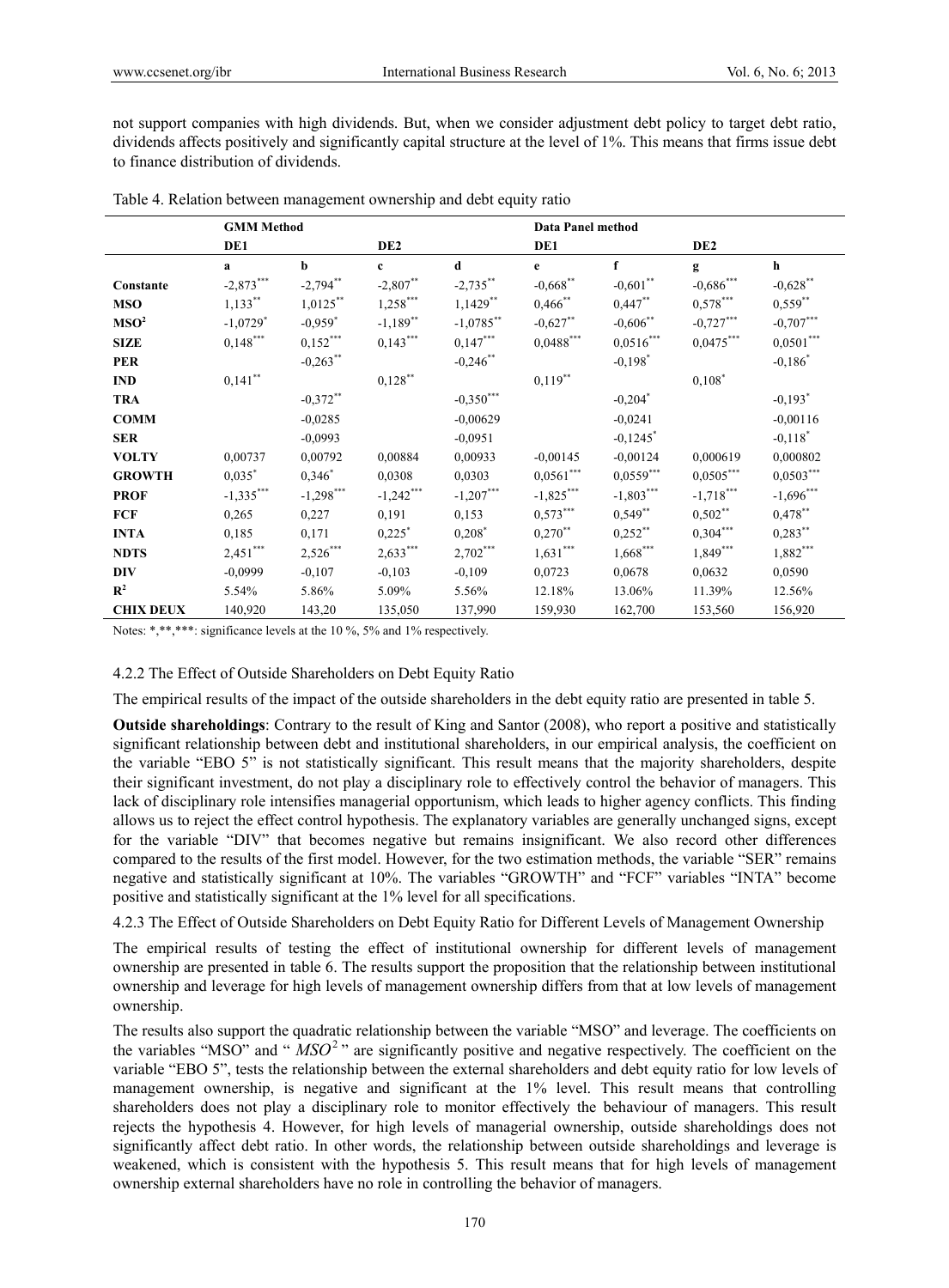# **5. Dynamic Analysis of the Relationship between Ownership Structure and Debt Equity Ratio**

The empirical results are presented in Table 7 and show that the variables of the "Trade Off" theory explain at least 56.60% of the debt ratio of firms in the French context. The coefficient on the lagged variable "DE1 (t-1)" ("DE2 (t-1)") implies that the speed of adjustment is between 24.1% (= 1-.759) and 25% (= 1-.750) (between  $25.2\%$  (= 1-.748) and  $27.3\%$  (= 1-0727)) of the difference between the current debt ratio and target debt ratio in a year. At this rate, we expect that firms take approximately two years to cover 50% of the gap between current debt ratio and target debt ratio. However, adding the ownership structure variables, "MSO" and "EBO5" does not improve the previous results. In addition, relatively to our static approach developed previously, we observe a negative and statistically significant at the 10% level of institutional ownership on debt equity ratio (specification, "TO4"). However, unlike the static case, the non-linearity relationship between debt and managerial ownership is not verified.

Similar to Frank and Goyal (2003) and Flannery and Ragan (2006), we test the relationship between debt and ownership structure in the context of the "Pecking Order" theory. The results presented in Table 5 shows that the tested models explain between 26.06% and 28.72% of the variation in the debt ratio. Contrary to the results of Flannery and Ragan (2006), the coefficient associated on the variable "MB-EFWA" is different from 1 and not significant for all specifications. In doing so, we can conclude that the "Pecking Order" theory is a generalized formulation of the "Trade Off" theory (Frank and Goyal, 2003), rather than a unique explicative factor of the capital structure. The results concerning the effects of management ownership and other shareholders remain unchanged from the previous case.

The results of the "Market Timing" theory highlighted by Baker and Wurgler (2002) show that the coefficient on the variable "MB-EFWA" is negative and statistically significant for both measures of debt equity ratio. This result means that the "Market Timing" theory does not explain the behavior of French corporate finance. The speed of adjustment varies between  $23.6\%$  (= 1-.764) and  $27.10\%$  (= 1-0729). Non linear relationship between management ownership and debt equity ratio is not verified. However, we document a negative and statistically significant effect of institutional ownership for the specification "MT2", and a positive and statistically significant effect for the specification "MT4".

|                  | <b>GMM</b> Method |                       |                 |                       | Data panel Method |                       |                 |                       |
|------------------|-------------------|-----------------------|-----------------|-----------------------|-------------------|-----------------------|-----------------|-----------------------|
|                  | DE1               |                       | DE <sub>2</sub> |                       | DE1               |                       | DE <sub>2</sub> |                       |
| Constante        | $-0,540***$       | $-0,471$ <sup>*</sup> | $-0,514$ **     | $-0,460^*$            | $-0,520$ **       | $-0,447$ <sup>*</sup> | $-0,500$ **     | $-0,443$ <sup>*</sup> |
| EBO <sub>5</sub> | $-0.0305$         | $-0,0243$             | $-0.0169$       | $-0,00829$            | $-0,0662$         | $-0.0627$             | $-0.0478$       | $-0.0428$             |
| <b>SIZE</b>      | $0{,}0460^{***}$  | $0,0489***$           | $0,0427***$     | $0,0458***$           | $0{,}0466^{***}$  | $0,0496***$           | $0,0434***$     | $0,0466$ ***          |
| <b>PER</b>       |                   | $-0,237$ **           |                 | $-0,228$ **           |                   | $-0,240$ **           |                 | $-0,231$ **           |
| <b>IND</b>       | $0,132***$        |                       | $0,123$ **      |                       | $0,134***$        |                       | $0,125***$      |                       |
| <b>TRA</b>       |                   | $-0,173$ <sup>*</sup> |                 | $-0,175$ <sup>*</sup> |                   | $-0,176$ *            |                 | $-0,179$ <sup>*</sup> |
| <b>COMM</b>      |                   | $-0,0717$             |                 | $-0.0533$             |                   | $-0.0753$             |                 | $-0,0566$             |
| <b>SER</b>       |                   | $-0,129$ <sup>*</sup> |                 | $-0,123$ <sup>*</sup> |                   | $-0,129$ <sup>*</sup> |                 | $-0,123$ <sup>*</sup> |
| <b>VOLTY</b>     | $-0.0097$         | $-0.0103$             | $-0,00765$      | $-0.00828$            | $-0,009952$       | $-0.0105$             | $-0.00778$      | $-0,00844$            |
| <b>GROWTH</b>    | $0,0537***$       | $0,0535***$           | $0,0488***$     | $0,0486***$           | $0,0535***$       | $0,0533***$           | $0,0486***$     | $0,0484$ ***          |
| <b>PROF</b>      | $-1,858***$       | $-1,842***$           | $-1,759***$     | $-1,741***$           | $-1,853***$       | $-1,836***$           | $-1,753***$     | $-1,735***$           |
| <b>FCF</b>       | $0,614***$        | $0,597***$            | $0,550***$      | $0,532***$            | $0,612***$        | $0,596***$            | $0,548***$      | $0,530***$            |
| <b>INTA</b>      | $0,283***$        | $0,270$ **            | $0,319***$      | $0,304***$            | $0,284***$        | $0,272$ **            | $0,320***$      | $0,306***$            |
| <b>NDTS</b>      | $1,354***$        | $1,399***$            | $1,552***$      | $1,599***$            | $1,358***$        | $1,403***$            | $1,558***$      | $1,606***$            |
| <b>DIV</b>       | 0.0518            | 0,0472                | 0,0479          | 0,0428                | 0,0515            | 0,0469                | 0,0474          | 0,0421                |
| $\mathbf{R}^2$   | 9.41%             | 9.64%                 | 8.74%           | 9.09%                 | 7.34%             | 11.32%                | 10.05%          | 10.66%                |
| <b>CHIX DEUX</b> | 166,900           | 168,950               | 157,750         | 160,310               | 167,180           | 169,170               | 157,840         | 160,310               |

| Table 5. Relationship between outside shareholders and debt equity ratio |
|--------------------------------------------------------------------------|
|--------------------------------------------------------------------------|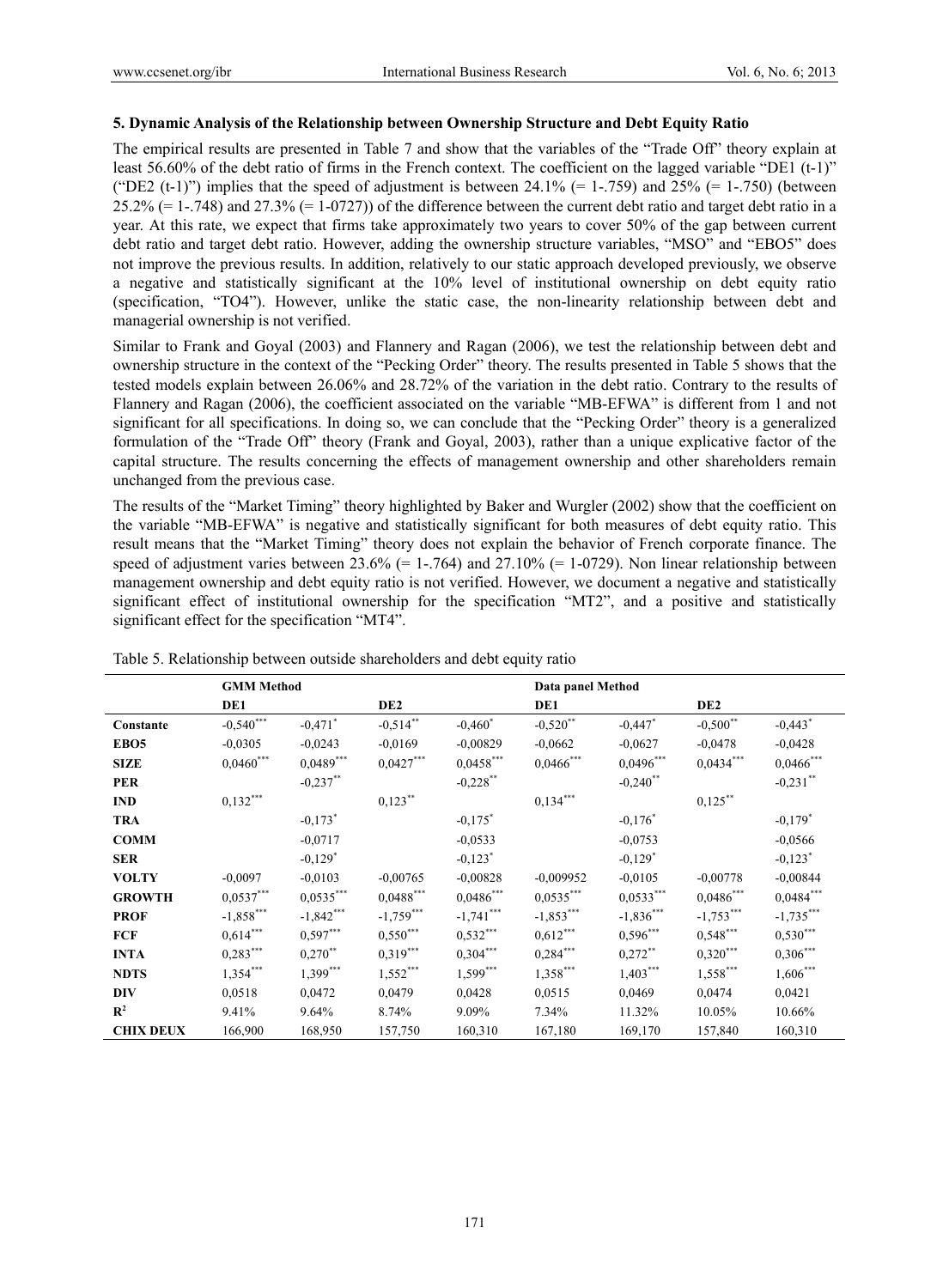|                  | <b>GMM</b> Method      |                       |                       |             | <b>Data Panel Method</b> |                           |                 |                          |
|------------------|------------------------|-----------------------|-----------------------|-------------|--------------------------|---------------------------|-----------------|--------------------------|
|                  | DE1                    |                       | DE <sub>2</sub>       |             | DE1                      |                           | DE <sub>2</sub> |                          |
| $\mathbf C$      | $-3,0929$ <sup>*</sup> | $-3,0849$ *           | $-3,120^*$            | $-3,103*$   | $-0.375$                 | $-0.306$                  | $-0,434$        | $-0,375$                 |
| <b>MSO</b>       | $0,661$ <sup>*</sup>   | $0,593$ <sup>*</sup>  | $0,842***$            | $0,775***$  | 0,381                    | 0,368                     | $0,571$ **      | $0,557$ *                |
| MSO <sup>2</sup> | $-0,626$ <sup>*</sup>  | $-0,559$ <sup>*</sup> | $-0,788***$           | $-0,721$ ** | $-0,526$ *               | $-0,509$ <sup>*</sup>     | $-0,694$ **     | $-0,677***$              |
| EBO <sub>5</sub> | $-0,340$ **            | $-0,347$ **           | $-0,300$ **           | $-0,308$ ** | $-0,321$ **              | $-0,325$ **               | $-0,276$ **     | $-0,280$ **              |
| $\phi EBO5$      | 0,0498                 | 0,0408                | 0,0252                | 0,0166      | 0,0163                   | 0,0142                    | $-0,00742$      | $-0.009516$              |
| <b>SIZE</b>      | $0,1812**$             | $0,189**$             | $0,178$ **            | $0,186***$  | $0,0496***$              | $0{,}0526^{\ast\ast\ast}$ | $0,0482***$     | $0,0510***$              |
| <b>PER</b>       |                        | $-0,308***$           |                       | $-0,293***$ |                          | $-0,204$ *                |                 | $-0,192$ <sup>*</sup>    |
| <b>IND</b>       | $0,1604***$            |                       | $0,147***$            |             | $0,1200$ **              |                           | $0,108^*$       |                          |
| <b>TRA</b>       |                        | $-0,492***$           |                       | $-0,478$ ** |                          | $-0,206^*$                |                 | $-0,197$ *               |
| <b>COMM</b>      |                        | $-0.0368$             |                       | $-0.0140$   |                          | $-0,0224$                 |                 | 0,000194                 |
| <b>SER</b>       |                        | $-0,0823$             |                       | $-0,0760$   |                          | $-0,123$ <sup>*</sup>     |                 | $-0,116^*$               |
| <b>VOLTY</b>     | 0,0116                 | 0,0125                | 0,0136                | 0,0143      | $-0,00110$               | $-0,000897$               | 0,000973        | 0,00117                  |
| <b>GROWTH</b>    | 0,0231                 | 0,0218                | 0,0196                | 0,0186      | $0,0547***$              | $0,0544***$               | $0,0492***$     | $0,0490***$              |
| <b>PROF</b>      | $-1,266$ <sup>*</sup>  | $-1,182$ <sup>*</sup> | $-1,121$              | $-1,0434$   | $-1,825***$              | $-1,801***$               | $-1,714***$     | $-1,690***$              |
| <b>FCF</b>       | $-0,0701$              | $-0,159$              | $-0,174$              | $-0,266$    | $0,574***$               | $0,549**$                 | $0,499$ **      | $0,474***$               |
| <b>INTA</b>      | 0,179                  | 0,147                 | 0,1916                | 0,156       | $0,269**$                | $0,251***$                | $0,305***$      | $0,284***$               |
| <b>NDTS</b>      | 2,308*                 | 2,495*                | $2,566$ **            | $2,742**$   | $1,618***$               | $1,657***$                | $1,844***$      | $1{,}880^{\ast\ast\ast}$ |
| <b>DIV</b>       | $-0,649$ *             | $-0,677***$           | $-0,645$ <sup>*</sup> | $-0,671$ ** | 0,0781                   | 0,0736                    | 0,0695          | 0,0653                   |
| $\mathbb{R}^2$   | 4.68%                  | 4.88%                 | 4.09%                 | 4.43%       | 12.23%                   | 13.15%                    | 11.36%          | 12.56%                   |
| <b>CHIX DEUX</b> | 90,950                 | 93,100                | 82,560                | 85,690      | 165,380                  | 168,310                   | 157,910         | 161,440                  |

Table 6. Effect of institutional ownership on debt equity ratio for different levels of management ownership

Notes: \*,\*\*,\*\*\*: significance levels at the 10 %, 5% and 1% respectively.

Table 7. Relation between ownership structure and debt equity ratio in the context of trade off, pecking order and market timing theories

|                  | <b>Trade Off Theory</b> |                        |                        |                        | <b>Pecking Order Theory</b> |                        |                         |                        |                        | <b>Market Timing Theory</b> |                        |                        |
|------------------|-------------------------|------------------------|------------------------|------------------------|-----------------------------|------------------------|-------------------------|------------------------|------------------------|-----------------------------|------------------------|------------------------|
|                  | DE1                     |                        | DE <sub>2</sub>        |                        | DE1                         |                        | DE <sub>2</sub>         |                        | DE1                    |                             | DE <sub>2</sub>        |                        |
|                  | TO1                     | TO <sub>2</sub>        | TO <sub>3</sub>        | TO <sub>4</sub>        | POT1                        | POT <sub>2</sub>       | POT3                    | POT <sub>4</sub>       | MT1                    | MT <sub>2</sub>             | MT3                    | MT4                    |
| $\mathbf C$      | 0.102                   | 0.0150                 | $-0.0692$              | 0.0454                 | $-0.0956$                   | 0.0222                 | $-0.0611$               | 0.0541                 | $-0.0292$              | 0.109                       | 0.00938                | 0.126                  |
| <b>MSO</b>       |                         | 0.0396                 |                        | 0.014                  |                             | 0.0415                 |                         | 0.0178                 |                        | $-0.00169$                  |                        | 0.00739                |
| MSO <sup>2</sup> |                         | $-0.0244$              |                        | $-0.00467$             |                             | $-0.0274$              |                         | $-0.00922$             |                        | 0.0267                      |                        | 0.0115                 |
| EBO <sub>5</sub> |                         | $-0.193$ <sup>*</sup>  |                        | $-0.186$ <sup>*</sup>  |                             | $-0.194$ <sup>*</sup>  |                         | $-0.187$ <sup>*</sup>  |                        | $-0.212$ <sup>*</sup>       |                        | $0.205*$               |
| $\phi EBO5$      |                         | 0.0118                 |                        | 0.0242                 |                             | 0.0116                 |                         | 0.0238                 |                        | 0.0158                      |                        | 0.0275                 |
| <b>SIZE</b>      | $0.00949***$            | $0.0139^{***}\,$       | $0.00732$ **           | $0.0116^{***}\,$       | $0.00920***$                | $0.0136^{***}\,$       | $0.00696$ <sup>**</sup> | $0.0112***$            | $0.00897$ *            | $0.0116***$                 | 0.00719                | $0.0102$ *             |
| <b>PER</b>       | $-0.0611$ **            | $-0.0531$ <sup>*</sup> | $-0.0598$ **           | $-0.0506*$             | $-0.0619$ **                | $-0.0539$ <sup>*</sup> | $-0.0606$ <sup>**</sup> | $-0.0515$ <sup>*</sup> | $-0.0680$ **           | $-0.0624$ <sup>*</sup>      | $-0.0658$ <sup>*</sup> | $-0.0581$ <sup>*</sup> |
| <b>IND</b>       | $0.0346$ **             | $0.0315^{*}$           | $0.0397***$            | $0.0359**$             | $0.0349**$                  | $0.0318^*$             | $0.0400***$             | $0.0361**$             | $0.0325$ <sup>*</sup>  | $0.0338$ <sup>*</sup>       | $0.0367$ **            | $0.0362**$             |
| <b>TRA</b>       | $-0.0436$               | $-0.0530^{*}$          | $-0.0450$              | $-0.0499$ <sup>*</sup> | $-0.0432$                   | $-0.0523$ <sup>*</sup> | $-0.0444$               | $-0.0491$ <sup>*</sup> | $-0.0427$              | $-0.0505$                   | $-0.0447$              | $-0.0456$              |
| <b>COMM</b>      | $-0.0181$               | $-0.00579$             | $-0.0315$              | $-0.0202$              | $-0.0190$                   | $-0.00671$             | $-0.0322$               | $-0.0210$              | $-0.00999$             | $-0.00566$                  | $-0.0186$              | $-0.0122$              |
| <b>SER</b>       | $-0.0355$ <sup>*</sup>  | $-0.0342$ <sup>*</sup> | $-0.0377$ <sup>*</sup> | $-0.0367$              | $-0.0356^*$                 | $-0.0342$ <sup>*</sup> | $-0.0377$ <sup>*</sup>  | $-0.0367$              | $-0.0341$ <sup>*</sup> | $-0.0370^*$                 | $-0.0379$ <sup>*</sup> | $-0.0409$ <sup>*</sup> |
| <b>VOLTY</b>     | 0.000549                | 0.00256                | $-0.00025$             | 0.000772               | 0.000549                    | 0.00262                | $-0.00026$              | 0.000839               | $-0.00051$             | $-0.00006$                  | $-0.00192$             | $-0.00206$             |
| <b>GROWTH</b>    | $0.138^{\ast\ast\ast}$  | $0.125^{\ast\ast\ast}$ | $0.131^{\ast\ast\ast}$ | $0.121^{\ast\ast\ast}$ | $0.138^{\ast\ast\ast}$      | $0.125^{\ast\ast\ast}$ | $0.131^{\ast\ast\ast}$  | $0.120^{\ast\ast\ast}$ | $0.156^{\ast\ast\ast}$ | $0.143***$                  | $0.146***$             | $0.134^{***}$          |
| <b>PROF</b>      | $-0.475***$             | $-0.462$ ***           | $-0.473***$            | $-0.461$ ***           | $-0.529***$                 | $-0.502***$            | $-0.534***$             | $-0.510***$            | $-0.635***$            | $-0.620$ ***                | $-0.653***$            | $-0.638***$            |
| <b>INTA</b>      | 0.0565                  | 0.0287                 | $0.112*$               | 0.102                  | 0.0582                      | 0.0304                 | $0.113*$                | $0.103^*$              | 0.0277                 | 0.0215                      | 0.0890                 | 0.0915                 |
| <b>NDTS</b>      | 0.170                   | 0.285                  | 0.205                  | $0.354*$               | 0.101                       | 0.230                  | 0.127                   | 0.289                  | 0.152                  | 0.196                       | 0.160                  | 0.235                  |
| <b>MB-EFWA</b>   |                         |                        |                        |                        |                             |                        |                         |                        | $-0.00027$             | $-0.00022$                  | $-0.00042$             | $-0.00037$             |
| <b>FCF</b>       |                         |                        |                        |                        | 0.0955                      | 0.0728                 | 0.108                   | 0.0882                 |                        |                             |                        |                        |
| $BL(t-1)$        | $0.759^{\ast\ast\ast}$  | $0.750^{\ast\ast\ast}$ |                        |                        | $-0.240***$                 | $-0.250^{***}$         |                         |                        | $0.764^{***}\,$        | $0.759^{***}$               |                        |                        |
| $ML(t-1)$        |                         |                        | $0.748^{\ast\ast\ast}$ | $0.727^{\ast\ast\ast}$ |                             |                        | $\textbf{-0.251}^{***}$ | $-0.272***$            |                        |                             | $0.747***$             | $0.729^{\ast\ast\ast}$ |
| $\mathbb{R}^2$   | 60.15%                  | 58.25%                 | 59.39%                 | 56.60%                 | 26.06%                      | 26.27%                 | 27.35%                  | 28.72%                 | 61.36%                 | 59.80%                      | 59.65%                 | 57.14%                 |
| <b>CHIX</b>      | 3493.980                | 2960.090               | 3387.820               | 2767.490               | 460.750                     | 412.370                | 479.860                 | 461.090                | 3161.250               |                             | 2780.030 1943.310      | 2489.330               |
| <b>DEUX</b>      |                         |                        |                        |                        |                             |                        |                         |                        |                        |                             |                        |                        |

Notes: \*,\*\*,\*\*\*: significance levels at the 10 %, 5% and 1% respectively.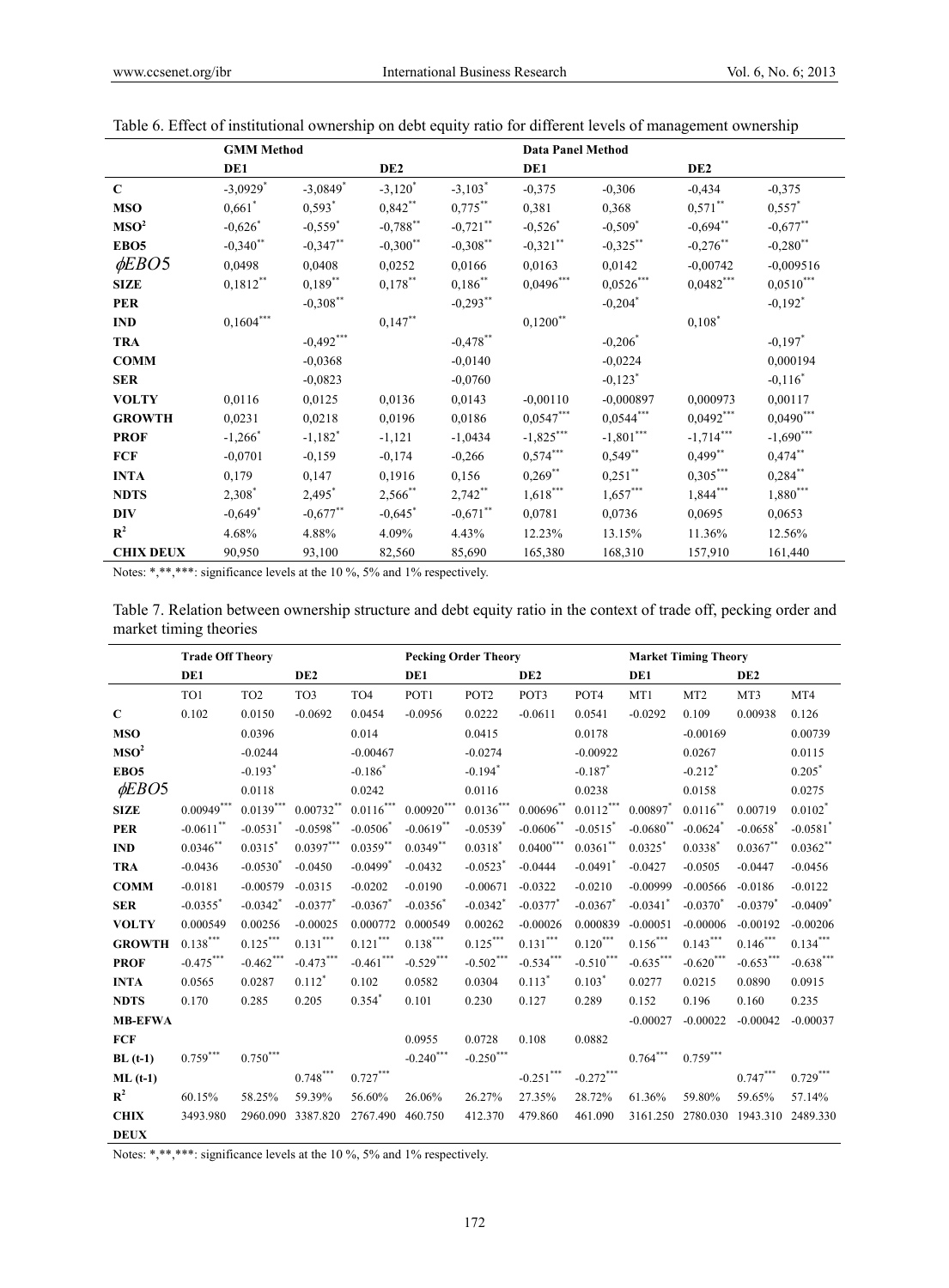# **6. Robustness**

# *6.1 Effect of Activity Sectors on the Relationship between Ownership Structure and Leverage*

According to Xu and Wang (1997) activity sector has a significant effect on capital structure. In addition, by referring to the work of of Tong L., Tirtiroglu (2008) who observes significant differences in the long term leverage for different activity sectors. The authors conclude a significant coefficient estimate on manufacturing industry. Doocheol M., and Kishore T (2007) have tested the effects of activity sectors on debt equity ratios using a sample of firms belonging to different industry groups. Other empirical tests on factors influencing capital structure have included industry classification (Bos & Fetherson, 1993; Scott & Marton, 1976). Schmidt (1976) argues that activity sector is a relevant factor in explaining capital structure. Contrary to above studies, Remmers (1974) and Belkaoui (1975) conclude that an activity sector does not influence debt policy of firms. Thus, in this paragraph we check the robustness of the results reported above by examining the effect of activity sector on the relationship between ownership variables and capital structure. The results are reported in table 8 for alternative specifications and shows that our models explain between 17.72% and 42.06% of the debt equity ratio of our sample.

|                  | Oil                   | Industry              | <b>Transportation</b> | Trade        | <b>Service</b>       |
|------------------|-----------------------|-----------------------|-----------------------|--------------|----------------------|
| $\mathbf C$      | $0.778*$              | $1.023***$            | 0.730                 | $-2.574***$  | 0.243                |
| <b>MSO</b>       | 0.261                 | $0.763*$              | $1.642**$             | $2.358***$   | 0.014                |
| MSO <sup>2</sup> | 0.399                 | $-0.904$ **           | $-1.020$              | $-1.855***$  | $-0.304$             |
| EBO <sub>5</sub> | $-1.558***$           | 0.144                 | 0.089                 | $1.417***$   | $-1.124***$          |
| $\phi EBO5$      | 0.006                 | 0.001                 | $-0.680***$           | $-0.441$ **  | 0.071                |
| <b>SIZE</b>      | $0.055***$            | $-0.027***$           | $-0.006$              | $0.073***$   | $0.058***$           |
| <b>VOLTY</b>     | $-0.125$ <sup>*</sup> | $-0.029***$           | $-0.139***$           | $0.080***$   | $0.024$ <sup>*</sup> |
| <b>GROWTH</b>    | $-0.004$              | $0.099***$            | $-0.135$ <sup>*</sup> | 0.039        | 0.037                |
| <b>PROF</b>      | $-1.326$ <sup>*</sup> | $-3.699***$           | $-6.811***$           | $-3.440$ *** | $-0.945***$          |
| <b>FCF</b>       | $-0.600$              | $0.738***$            | 2.897**               | 0.409        | 0.418                |
| <b>INTA</b>      | 0.214                 | 0.222                 | 0.183                 | $0.954***$   | $-0.637***$          |
| <b>NDTS</b>      | $-0.406$              | $1.004*$              | $4.237***$            | 1.382        | $0.995^*$            |
| <b>DIV</b>       | $-0.052$              | $-0.122$ <sup>*</sup> | $-0.158$              | $-0.329$     | $0.760***$           |
| $\mathbb{R}^2$   | 24.02%                | 17.72%                | 42.06%                | 22.79%       | 20.22%               |

Table 8. Effect of activity sectors on the relationship between ownership structure and debt equity ratio

Notes: \*,\*\*,\*\*\*: significance levels at the 10 %, 5% and 1% respectively.

For the trade and industry sector, we recorded a non-linear relationship between management ownership and leverage. Unlike oil and service sectors, external shareholders for the trade sector stimulate French firms to finance their projects through debt. The empirical results also show that the effect of outside shareholders on the debt equity ratio for high levels of management ownership is negative and statistically significant for the transport and trade sectors. This result means that the retrenchment effect of managers reward the positive effect of controlling shareholders. For the control variables, size affects positively and significantly the debt equity ratio to the oil, trade and service sector. Variables "VOLTY" and "GROWTH" are equipped with expected signs and are statistically significant for the industry and transport sectors. The empirical results show also that profitability increases cash flow and reduces therefore the need for external funds. The effect of the variable "FCF" is positive and statistically significant for the industry and transport sectors. This result means that shareholders of firms in these sectors stimulate managers to borrow in order to avoid the overinvestment problem. In accordance with what is expected, we recorded statistically significant effects of intangible assets and tax savings. Finally, unlike the service sector, dividends and debt are two substitutes' mechanisms to control the behavior of managers.

# *6.2 Alternative Measures of Management Ownership*

It is interesting to examine the validity of our results using alternative measures of management ownership. Our model is therefore tested using different approximations of management ownership already exposed. The estimation results, using the "GMM" method are presented in Table 9 for five specifications. First, we find a non-monotonic relationship between management ownership and leverage, except for the second specification, when adopted as a measure of management ownership, the share of capital owned by the two largest manager's shareholders. While the effect of the institutional ownership, "EBO" and the dummy variable "  $\phi EBO5$ ", remain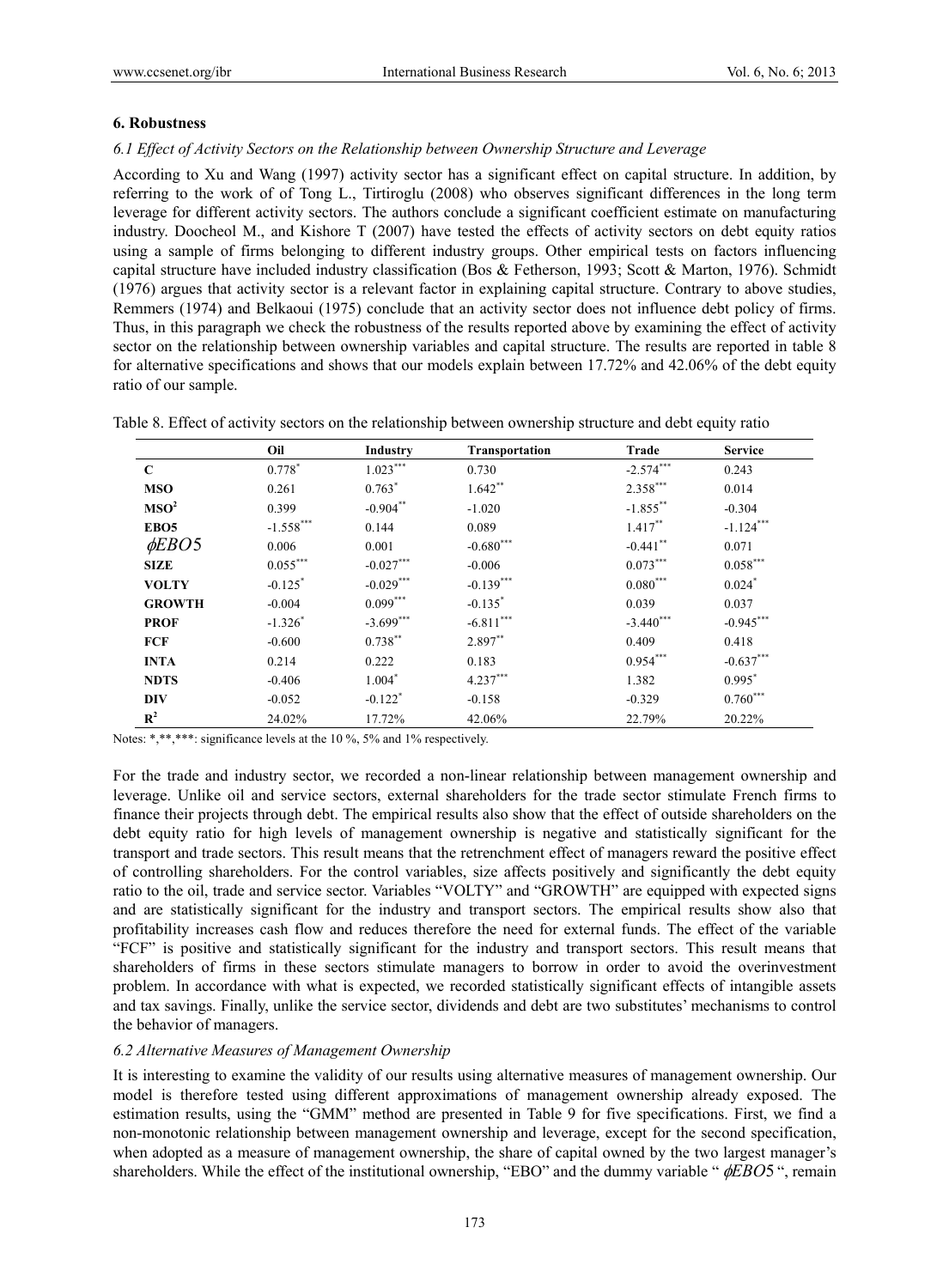unchanged signs, but not significant. For control variables, the results of the variables "SIZE", "GROWTH", "PROF", "INTA" and the activity sectors remain unchanged. The variables "VOLTY" and "FCF" change of signs, but are still not statistically significant. Regarding the variables that identify the effect tax, they kept their signs and significances. So we can conclude that the results have not changed significantly.

#### *6.3 Alternative Measures of Participation Outside Shareholders*

Similarly, to test the effects of alternative measures of institutional ownership, we re-examine our model by using different approximations already specified. The estimation results are reported in Table 10 for four alternatives. The non-monotonic relationship of management ownership remains checked. In other words, we record an effect of alignment of interests for low levels of management ownership and an entrenchment effect for high levels of management ownership. Institutional ownership is always a substitute mechanism to control the behavior of managers. However, the effect of the institutional ownership for high levels of management ownership is still weak and not significant. For control variables, we have recorded no change in sign or significance.

Table 9. Relationship between ownership structure and debt equity ratio for alternatives measures of management ownership

|                  | Largest shareholder Two |                       | first       | largest Three | first                    | largest Four          | first                                                             |                         | largest Five first largest |                       |
|------------------|-------------------------|-----------------------|-------------|---------------|--------------------------|-----------------------|-------------------------------------------------------------------|-------------------------|----------------------------|-----------------------|
|                  | manager                 |                       |             |               |                          |                       | shareholders managers shareholders managers shareholders managers |                         | shareholders               |                       |
|                  |                         |                       |             |               |                          |                       |                                                                   |                         | managers                   |                       |
|                  | DE1                     | DE1                   | DE1         | DE1           | DE1                      | DE1                   | DE1                                                               | DE1                     | DE1                        | DE1                   |
| $\mathbf C$      | $-2,818$ **             | $-2,811$ <sup>*</sup> | $-2,930$ ** | $-2,940$ **   | $-2,874***$              | $-2,862$ **           | $-2,876***$                                                       | $-2,865***$             | $-2,875***$                | $-2,863***$           |
| IO <sub>i</sub>  | $0,724**$               | $0,701**$             | 0,200       | 0,195         | $0,527$ *                | $0,510^*$             | $0,529$ <sup>*</sup>                                              | $0,509^*$               | $0,541$ <sup>*</sup>       | $0,520^*$             |
| with $i=1-5$     |                         |                       |             |               |                          |                       |                                                                   |                         |                            |                       |
| <b>MSOi</b>      | $\textbf{-0,852}^{***}$ | $-0,826$ **           | $-0,0705$   | $-0.0698$     | $-0,425$ <sup>*</sup>    | $-0,411$ <sup>*</sup> | $-0,420^*$                                                        | $-0,403$ <sup>*</sup>   | $-0,432$ <sup>*</sup>      | $-0,414$ <sup>*</sup> |
| EBO <sub>5</sub> | $-0,130$                | $-0,122$              | $-0,141$    | $-0.134$      | $-0,1297$                | $-0,120$              | $-0,127$                                                          | $-0.118$                | $-0,126$                   | $-0,117$              |
| $\phi EBO5$      | 0,0432                  | 0,0352                | 0,0709      | 0,0602        | 0,0369                   | 0,0290                | 0,0356                                                            | 0,0280                  | 0.0341                     | 0,0267                |
| <b>SIZE</b>      | $0,1606$ **             | $0,167$ **            | $0,167$ **  | $0,175***$    | $0,163***$               | $0,170^{**}$          | $0,162$ **                                                        | $0,170$ <sup>**</sup>   | $0,1628$ **                | $0,169$ **            |
| <b>PER</b>       |                         | $-0,347***$           |             | $-0,368$ ***  |                          | $-0,353***$           |                                                                   | $-0,352***$             |                            | $-0,351***$           |
| <b>IND</b>       | $0{,}146^{***}$         |                       | $0,160***$  |               | $0{,}152^{\ast\ast\ast}$ |                       | $0,\!151^{***}$                                                   |                         | $0,\!151^{***}$            |                       |
| <b>TRA</b>       |                         | $-0,382$ **           |             | $-0,415***$   |                          | $-0,390$ **           |                                                                   | $-0,389$ **             |                            | $-0,388$ **           |
| <b>COMM</b>      |                         | $-0.0384$             |             | $-0.0518$     |                          | $-0,0413$             |                                                                   | $-0.0412$               |                            | $-0.0405$             |
| <b>SER</b>       |                         | $-0,0853$             |             | $-0,0938$     |                          | $-0,0924$             |                                                                   | $-0,0927$               |                            | $-0,0926$             |
| <b>VOLTY</b>     | $-0,000355$             | $-0,00208$            | $-0,000591$ | $-0,00223$    | $-0,000508$              | $-0,00224$            | $-0,000315$                                                       | $-0,00204$ <sup>*</sup> | $-0,000241$                | $-0,00197$            |
| <b>GROWTH</b>    | 0,0236                  | 0,0230                | 0,0217      | 0,0208        | 0,0225                   | 0,0220                | 0,0225                                                            | 0,0219                  | 0,0225                     | 0,0220                |
| <b>PROF</b>      | $-1,438$ **             | $-1,393**$            | $-1,407$ ** | $-1,350$ **   | $-1,441$ **              | $-1,395***$           | $-1,442$ **                                                       | $-1,396**$              | $-1,443**$                 | $-1,397**$            |
| <b>FCF</b>       | 0,147                   | 0,0850                | 0,113       | 0,0472        | 0,121                    | 0,0586                | 0,123                                                             | 0,0600                  | 0,123                      | 0,0601                |
| <b>INTA</b>      | 0,211                   | 0,1822                | 0,198       | 0,167         | 0,209                    | 0,179                 | 0,210                                                             | 0,179                   | 0,210                      | 0,180                 |
| <b>NDTS</b>      | 1,645                   | $1,822$ <sup>*</sup>  | $1,700^*$   | 1,896*        | 1,644                    | $1,823$ <sup>*</sup>  | 1,637                                                             | $1,817$ *               | 1,637                      | $1,815***$            |
| <b>DIV</b>       | $-0,605$ **             | $-0,628$ <sup>*</sup> | $-0,652$ ** | $-0,678$ **   | $-0,634$ **              | $-0,656$ **           | $-0,633$ **                                                       | $-0,656$ **             | $-0,633$ **                | $-0,655$ **           |
| $\mathbf{R}^2$   | 4.86%                   | 4.93%                 | 4.55%       | 4.57%         | 4.88%                    | 4.96%                 | 4.90%                                                             | 4.97%                   | 4.90%                      | 0,04968               |
| <b>CHIX</b>      | 95,050                  | 96,510                | 87,800      | 88,67         | 90,190                   | 91,730                | 91,270                                                            | 91,800                  | 90,380                     | 91,930                |
| <b>DEUX</b>      |                         |                       |             |               |                          |                       |                                                                   |                         |                            |                       |

**Notes: \*,\*\*,\*\*\***: significance levels at the 10 %, 5% and 1% respectively.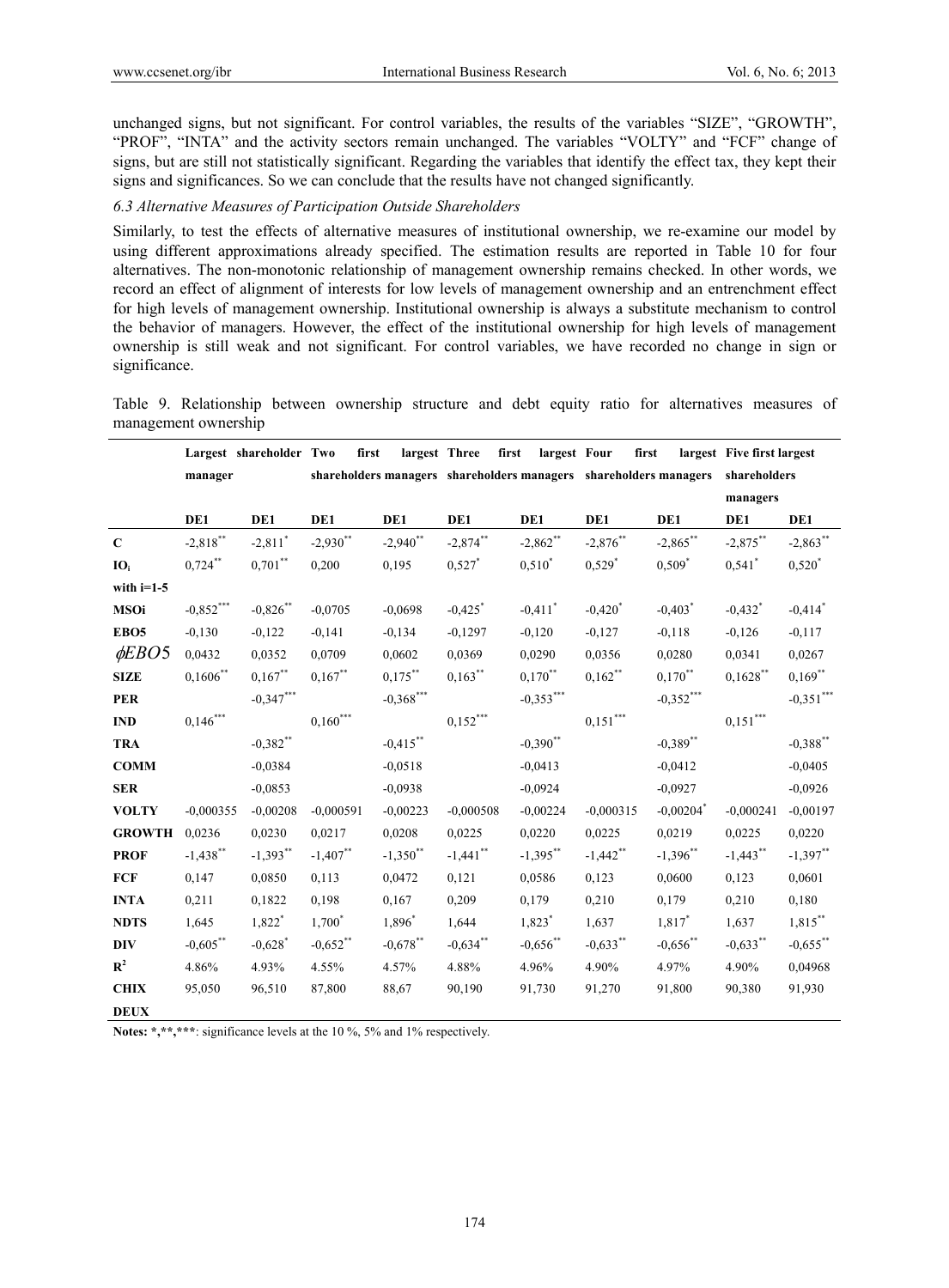|                            | Largest               |                       |                       |                       |                        | institutional Two largest institutional Three largest institutional Four largest |                        | institutional          |
|----------------------------|-----------------------|-----------------------|-----------------------|-----------------------|------------------------|----------------------------------------------------------------------------------|------------------------|------------------------|
|                            | shareholder           |                       | shareholders          |                       | shareholders           |                                                                                  | shareholders           |                        |
|                            | DE1                   | DE1                   | DE1                   | DE1                   | DE1                    | DE1                                                                              | DE1                    | DE1                    |
| $\mathbf C$                | $-3,199$ **           | $-3,208$ **           | $-3,222$ **           | $-3,220$ **           | $-3,0702$ <sup>*</sup> | $-3,0625$ *                                                                      | $-3,0412$ <sup>*</sup> | $-3,0338$ <sup>*</sup> |
| <b>MSO</b>                 | $0,672$ **            | $0,613***$            | $0,665$ **            | $0,593$ <sup>*</sup>  | $0.637^*$              | $0.569*$                                                                         | $0,652^*$              | $0,584$ *              |
| MSO <sup>2</sup>           | $-0,652$ **           | $-0,595$ *            | $-0,624$ <sup>*</sup> | $-0,554$ *            | $-0,597$ *             | $-0,530^*$                                                                       | $-0,611^*$             | $-0,544$ <sup>*</sup>  |
| $EBO_i$ avec i $-0,196$ ** |                       | $-0,179^*$            | $-0,209$ **           | $-0,210$ **           | $-0,307***$            | $-0,310***$                                                                      | $-0,366$ ***           | $-0,372***$            |
| $=1-4$                     |                       |                       |                       |                       |                        |                                                                                  |                        |                        |
| $\phi EBO$                 | 0,0468                | 0,0321                | 0,0469                | 0,0377                | 0.0516                 | 0,0427                                                                           | 0,0493                 | 0,0401                 |
| <b>SIZE</b>                | $0,176$ **            | $0,185***$            | $0,180^{**}$          | $0,188***$            | $0,178***$             | $0,186^{**}$                                                                     | $0,179***$             | $0,188$ **             |
| <b>PER</b>                 |                       | $-0,287$ **           |                       | $-0,299$ **           |                        | $-0,301$ **                                                                      |                        | $-0,304$ **            |
| <b>IND</b>                 | $0,152***$            |                       | $0,157***$            |                       | $0,158***$             |                                                                                  | $0,158***$             |                        |
| <b>TRA</b>                 |                       | $-0,469***$           |                       | $-0,489***$           |                        | $-0,485***$                                                                      |                        | $-0,489***$            |
| <b>COMM</b>                |                       | $-0.0355$             |                       | $-0.0319$             |                        | $-0.0348$                                                                        |                        | $-0.0347$              |
| <b>SER</b>                 |                       | $-0,0805$             |                       | $-0.0821$             |                        | $-0.0826$                                                                        |                        | $-0.0805$              |
| <b>VOLTY</b>               | 0,0104                | 0,0113                | 0,0111                | 0,0120                | 0,0113                 | 0,0122                                                                           | 0,0115                 | 0,0124                 |
| <b>GROWTH</b>              | 0,0239                | 0,0228                | 0,0232                | 0,0219                | 0,0228                 | 0,0215                                                                           | 0,0227                 | 0,0214                 |
| <b>PROF</b>                | $-1,324$ <sup>*</sup> | $-1,241$ <sup>*</sup> | $-1,274$ <sup>*</sup> | $-1,191$ <sup>*</sup> | $-1,286^*$             | $-1,204$ <sup>*</sup>                                                            | $-1,271$ <sup>*</sup>  | $-1,188$ <sup>*</sup>  |
| <b>FCF</b>                 | $-0,0337$             | $-0,121$              | $-0,0242$             | $-0,111$              | $-0,0304$              | $-0,117$                                                                         | $-0,0579$              | $-0,146$               |
| <b>INTA</b>                | 0,186                 | 0,155                 | 0,180                 | 0,149                 | 0,188                  | 0,157                                                                            | 0,183                  | 0,152                  |
| <b>NDTS</b>                | $2,185^*$             | $2,366^*$             | $2,230^*$             | $2,408^*$             | 2,203                  | $2,381$ <sup>*</sup>                                                             | $2,272^*$              | $2,455$ <sup>*</sup>   |
| <b>DIV</b>                 | $-0,594$ <sup>*</sup> | $-0,624$ <sup>*</sup> | $-0,633*$             | $-0,660^*$            | $-0,645$ *             | $-0,672$ **                                                                      | $-0,643$ <sup>*</sup>  | $-0,671$ **            |
| $\mathbf{R}^2$             | 4.93%                 | 5.09%                 | 4.67%                 | 4.87%                 | 4.76%                  | 4.97%                                                                            | 4.73%                  | 4.94%                  |
| <b>CHIX DEUX</b>           | 88,440                | 90,480                | 91,890                | 94,170                | 93,550                 | 95,750                                                                           | 93,430                 | 95,580                 |

Table 10. Relationship between ownership structure and debt equity ratio for alternatives measures of outside shareholders

**Notes: \*,\*\*,\*\*\***: significance levels at the 10 %, 5% and 1% respectively.

#### **7. Concluding Remarks**

Recent events related to the study of the impact of ownership structure on debt equity ratio show that this debate is central in financial theory (Mahadwartha & Ismiyanti, 2006; Kai.L, Heng.Y, & Longkai.Z, 2009; Alvaro G. Taboada, 2011). Thus, the aim of our paper is to articulate the evolution of the theory of the determinants of capital structure of companies focusing on the role of ownership structure in static and dynamic frameworks. The study of the relationship between debt and ownership structure is motivated by the theoretical work of Jensen (1986) and Stulz (1990). In addition, Jensen and Meckling (1976) explore the relationship between debt and ownership concentration and conclude that the optimal ratio of debt reduces the agency costs of debt and equity. Furthermore, the literature review shows relatively separate fields. The first current is dominated by the work of Kim and Sorenson (1986), May (1995), Nguyen T and Ramachandran. N (2006) and Doocheol M and Kishore T (2007) who find a positive relationship between debt and ownership structure. In contrast, the second stream is in line with the work of Leland and Pyle (1977), Friend and Lang (1988), Jensen, Solber and Zorn (1992), Jacelly and Maximiliano (2010), Joshua Abor (2008) and Wibisono Hardjopranoto (2006) who conclude a negative relationship.

In the second part of our study, we report empirical results that have considerable implications for the capital structure debate and indicate a nonlinear relationship between managerial ownership structure and leverage. Clearly, the results presented in this article lead us to highlights that the distribution of social capital between insiders and outsiders has a statistically significant relationship with leverage. The results suggest that the level of ownership of outside shareholders is negatively related to debt ratio. However, this global vision of the quadratic relationship between debt and managerial ownership can be regarded as insufficient due to the existence of an interaction between managerial ownership and outside shareholdings. Specifically, we find that at low levels of managerial ownership, external shareholders are negatively related to leverage in static and dynamic frameworks. Furthermore, by making a robustness test, we reach a non linear relationship between management ownership and leverage for the trade and industry sectors. We report also a negative and statistically significant effect of outside shareholders on the debt equity ratio for high levels of management ownership is negative and for the transport and trade sectors.

#### **References**

Abor, J. (2008). Agency theoretic determinants of debt levels: evidence from Ghana. *Review of Accounting and*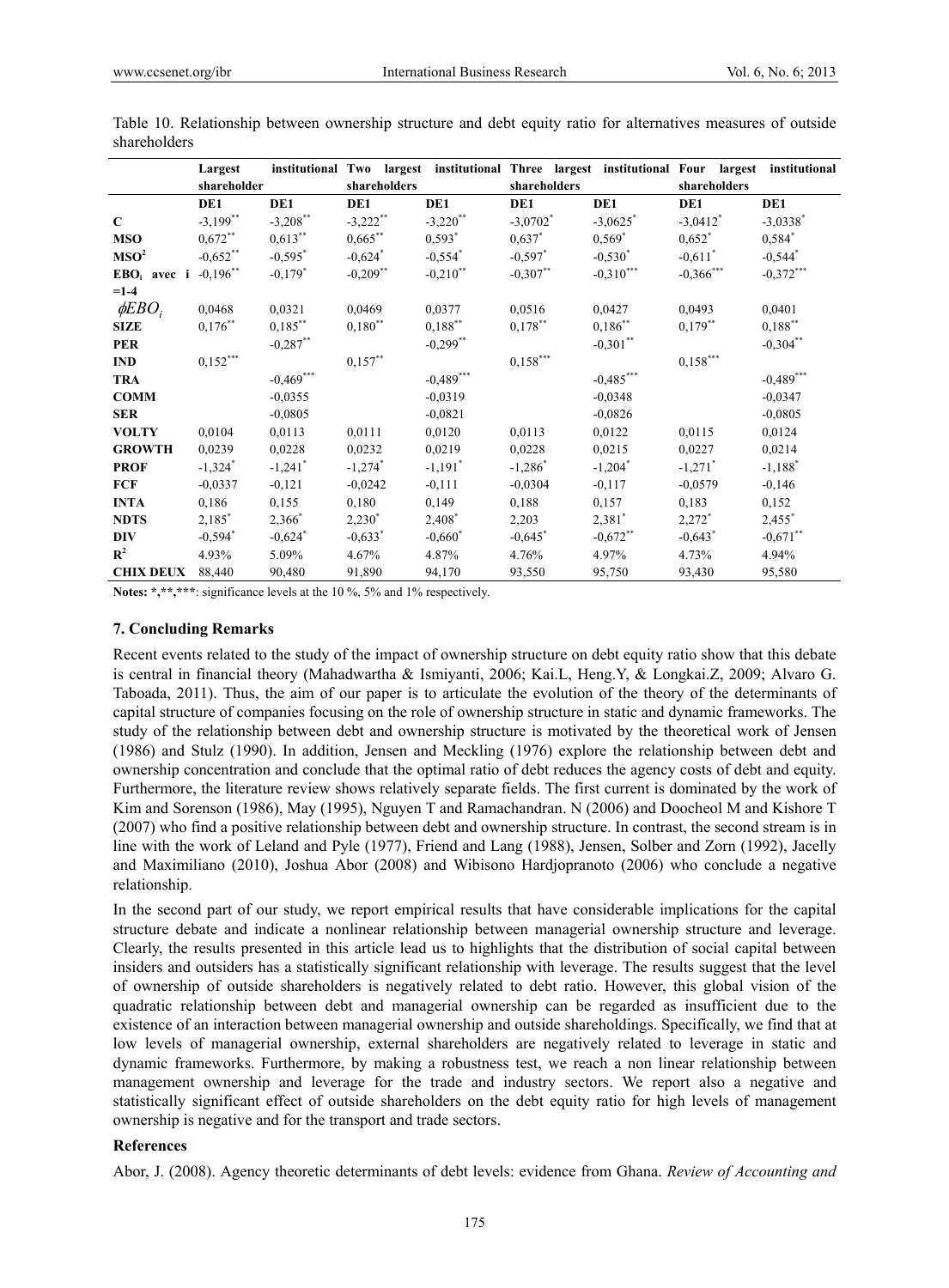*Finance, 7*, 83-192. http://dx.doi.org/10.1108/14757700810874146

- Admati, A., Pfeiderer, P., & Zechner, J. (1994). Large shareholder activism, risk sharing, and financial market equilibrium. *Journal of Political Economy, 102*, 109-1130. http://dx.doi.org/10.1086/261965
- Agrawal, A., & Knoeber, C. (1996). firm performance and mechanisms to control agency problems between managers and shareholders. *Journal of financial and quantitative analysis, 31*(31), 377.
- Agrawal, A., & Mandelker, G. (1987). Managerial incentives and corporate investment and financing decisions. *Journal of Finance, 42*, 823-837. http://dx.doi.org/10.1111/j.1540-6261.1987.tb03914.x
- Agrawal, A., & Mandelker, G. (1990). Large shareholders and the monitoring of managers: The case of antitakeover charter amendments. *Journal of Financial and Quantitative Analysis, 25*(2), 143-161. http://dx.doi.org/10.2307/2330821
- Agrawal, A., & Nagarajan, N. (1990). Corporate capital structure, agency costs, and ownership control: The case of all-equity firms. *Journal of Finance, 45*, 1325-1331. http://dx.doi.org/10.1111/j.1540-6261.1990.tb02441.x
- Agyenim, B. (2004). Determinants of capital structure: Evidence from international joint venture in Ghana. *International Journal of Social Economics, 31*, 56. http://dx.doi.org/10.1108/03068290410515411
- Alchian, A. A., & Demsetz, H. (1972, December). Production, Information Costs, and Economic Organization. *A.E.R., 62*, 777-95.
- Allen, D. (1993). The pecking order hypothesis: Australian evidence. *Applied Financial Economics, 3*, 101-112. http://dx.doi.org/10.1080/758532828
- Allen, F. J., & Qian. (2005). Law, Finance and economic growth in china. *Journal of Financial Economics, 77*, 57-116. http://dx.doi.org/10.1016/j.jfineco.2004.06.010
- Alvaro, G. T. (2011). The impact of changes in bank ownership structure on the allocation of capital: international evidence. *Journal of Banking and Finance, 35*, 2528-2543. http://dx.doi.org/10.1016/j.jbankfin.2011.02.017
- Amihud, Y., & Lev, B. (1981). Risk reduction as a managerial motive for conglomerate mergers. *Bell journal of Economics, 12*, 605-617. http://dx.doi.org/10.2307/3003575
- Anderson, R. C., Mansi, S. A., & Reeb, D. M. (2003). Founding family ownership and the agency cost of debt. *Journal of Financial Economics, 68*, 263-285. http://dx.doi.org/10.1016/S0304-405X(03)00067-9
- Baker, M., & Jeffery, W. (2002). Market Timing and Capital Structure. *The Journal of Finance, 7*(1).
- Belkhoui, A. (1975). A Canadian Survey of financial structure. *Financial Management*, *74*. http://dx.doi.org/10.2307/3665474
- Boot, A., & Thakor, A. V. (1993). Self interested bank regulation. *The American economic review, 3*, 206-212.
- Booth, L., Aivazian, V., Demirguc-Kunt, A., & Maksimovic, V. (2001). Capital structure in developing countries. *Journal of Finance, 56*, 87-130. http://dx.doi.org/10.1111/0022-1082.00320
- Boquist, J. A., & Moore, W. T. (1994). Inter-industry leverage differences and the DeAngelo Masulis Tax Shield Hypothesis. *Financial Management, 13*, 5-9. http://dx.doi.org/10.2307/3665118
- Bos, T., & Fetherson, T. A. (1993). Capital structure practices on the pacific rim. *Research in International Business and Finance, 10*, 53-66.
- Bowen, R. M., Daley, L., & Huber, C. (1982). Leverage measures and industrial classification: review and additional evidence. *Financial Management, 11*, 10-20. http://dx.doi.org/10.2307/3665227
- Bowman, R. (1980). The importance of a market-value measurement of debt in assessing leverage. *Journal of Accounting Research, 18*, 242-254. http://dx.doi.org/10.2307/2490400
- Bradley, M., Jarrell, G., & Kim, E. (1984). On the existence of an optimal capital structure: theory and evidence. *Journal of Finance, 39*, 857-78. http://dx.doi.org/10.1111/j.1540-6261.1984.tb03680.x
- Brailsford, T. J., Olivier, B. R., & Pua, S. L. H. (2002). On the relation between ownership structure and capital structure. *Accounting and Finance, 42*, 1-26. http://dx.doi.org/10.1111/1467-629X.00001
- Burkart, M., Denis, G., & Panunzi, F. (1997). Large shareholders, monitoring and the value of the firm. *The quarterly journal of economics, 112*(3), 693-72.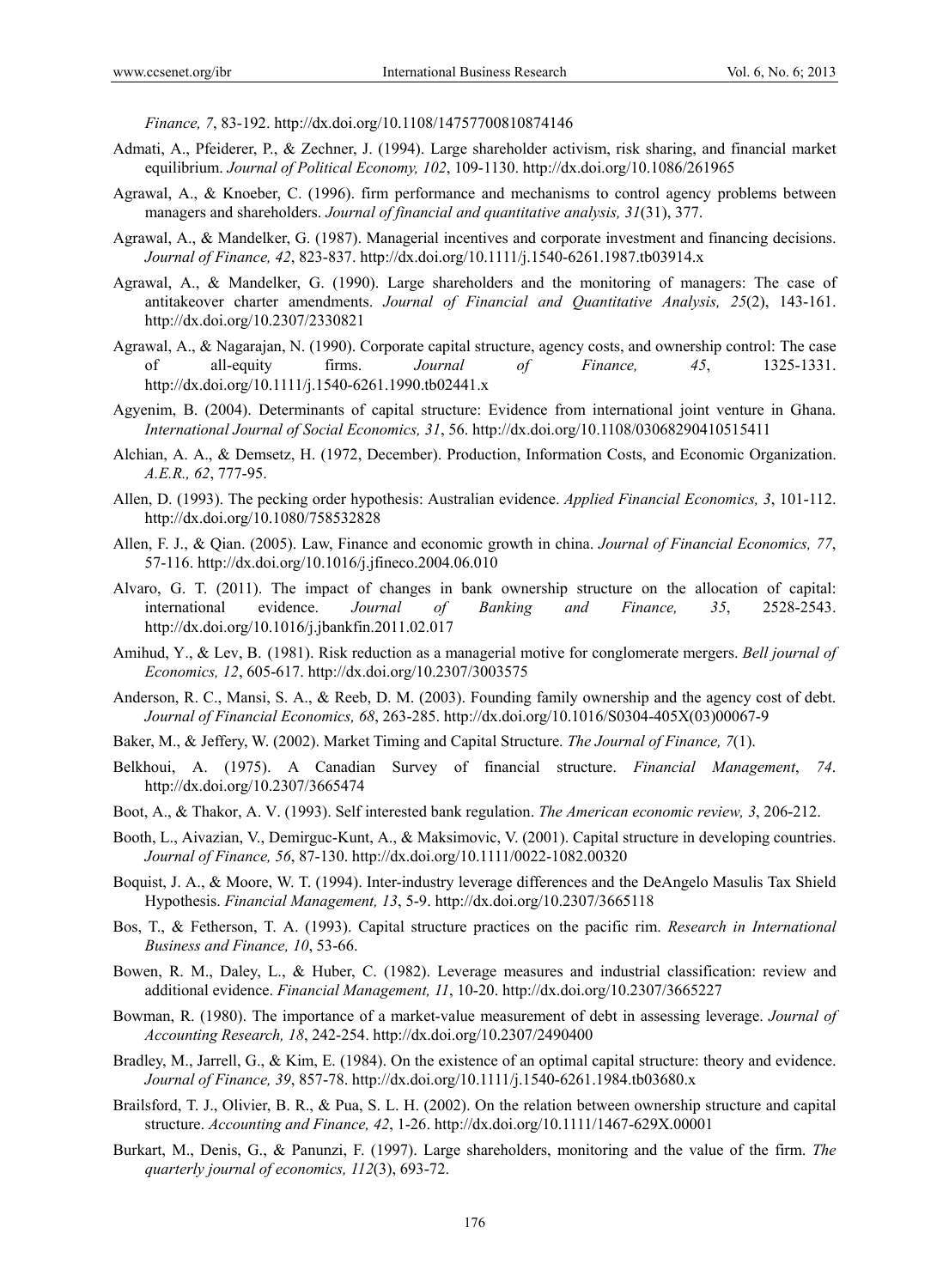- Chen, C. C., & Steiner, T. L. (1999). Managerial Ownership and Agency Conflicts: A Nonlinear Simultaneous Equation Analysis Of Managerial Ownership, Risk Taking, Debt Policy, And Dividend Policy. *The Financial Review, 34*, 119-136. http://dx.doi.org/10.1111/j.1540-6288.1999.tb00448.x
- Chiareila, C. T., Pham, A. S., & Tan, M. (1992). Detenninants of corporate capital structure: Australian evidence. *Pacific-Basin Capital Markets Research, 3*, 139-158.
- Claessens, S., Djankov, S., Fan, J. P. H., & Lang, L. H. P. (2002). Disentangling the incentive and entrenchment effects of large shareholdings. *Journal of Finance, 57*, 2741-2771. http://dx.doi.org/10.1111/1540-6261.00511
- Claessens, S., Djankov, S., Fan, J., & Lang, L. (2002). Disentangling the incentive and entrenchment effects of large shareholdings. *Journal of Finance, 57*, 2741-2771. http://dx.doi.org/10.1111/1540-6261.00511
- Crutchley, C., & Hansen, R. S. (1989). A test of the agency theory of managerial ownership, corporate leverage and corporate dividends. *Financial Management, 18*, 36-46. http://dx.doi.org/10.2307/3665795
- DeAngelo, H., & Masulis, R. (1980). Optimal capital structure under corporate and personal taxation. *Journal of Financial Economics, 8*, 3-29. http://dx.doi.org/10.1016/0304-405X(80)90019-7
- Demsetz, H. (1983). The structure of ownership and the theory of the firm. *Journal of Law and Economics, 26*(2), 375-393. http://dx.doi.org/10.1086/467041
- Demsetz, H., & Lehn, K. (1985). The structure of corporate ownership: causes and consequences. *Journal of Political Economy, 93*, 1155-1177. http://dx.doi.org/10.1086/261354
- Demsetz, H., & Villalonga, B. (2001). Ownership structure and corporate performance. *Journal of Corporate Finance, 7*, 209-233. http://dx.doi.org/10.1016/S0929-1199(01)00020-7
- Dewatripont, M., & Tirole, J. (1994). A theory of debt and equity: diversity of securities and manager shareholder congruence. *The quarterly journal of economics, 109*(4), 1027-1054.
- Dhrymes, P. J., & Kurz, M. (1967). Investment, dividend and external finance behaviour of firms. In Determinants of Investment Behavior, Rober Ferber.
- Diamond, D. W. (1984). Financial Intermediation And Delegated Monitoring. *Review Of Economics Studies, 51*(3), 393-414. http://dx.doi.org/10.2307/2297430
- Doocheol, M., & Kishore, T. (2007). The influence of growth opportunities on the relationship between equity ownership and leverage. *Review Quantitative Financial Accounting, 29*, 339-351. http://dx.doi.org/10.1007/s11156-007-0039-6
- Downs, D. H., & Heinkel, R. (1982). Signalling and the value of Unseasoned new issues. *Journal of finance, 37*, 1-10.
- Du, J., & Dai, Y. (2005). Ultimate corporate ownership structures and capital structures: evidence from East Asian economies. *Corporate Governance an International Review, 13*, 60-71.
- Fama, E. (1980). Agency Problems and The Theory Of The Firm. *The Journal Of Political Economy, 88*(2), 288-307. http://dx.doi.org/10.1086/260866
- Ferri, M. G., & Jones, W. H. (1979). Determinants of financial structure: a new methodological approach. *Journal of Finance, 34*, 631-644. http://dx.doi.org/10.1111/j.1540-6261.1979.tb02130.x
- Flannery, M., & Rangan, K. (2006). Partial adjustment toward target capital structures. *Journal of Financial Economics, 79*, 469-506. http://dx.doi.org/10.1016/j.jfineco.2005.03.004
- Flat, D., & Knoeber, C. R. (1980). Taxes, failure costs and optical industry capital structure: an empirical test. *Journal of Finance, 35*, 99-118. http://dx.doi.org/10.1111/j.1540-6261.1980.tb03473.x
- Fosberg, R. H. (2004). Agency Problems and Debt Financing: Leadership Structure Effects. *Corporate Governance, 4*(1), 31. http://dx.doi.org/10.1108/14720700410521943
- Frank, M. Z., & Goyal, V. K. (2003). Testing the pecking order theory of capital structure. *Journal of Financial Economics, 67*, 217-248. http://dx.doi.org/10.1016/S0304-405X(02)00252-0
- Friend, I., & Hasbrouck, J. (1988). Determinants of capital structure. *Research in Finance, 7*, 1-19.
- Friend, I., & Lang, L. (1988). An empirical test of the impact of managerial self-interest on corporate capital structure. *Journal of Finance, 43*, 271-282. http://dx.doi.org/10.1111/j.1540-6261.1988.tb03938.x
- Galai, D., & Masulis, R. W. (1976). The option pricing model and the risk factor of stock. *Journal of Financial*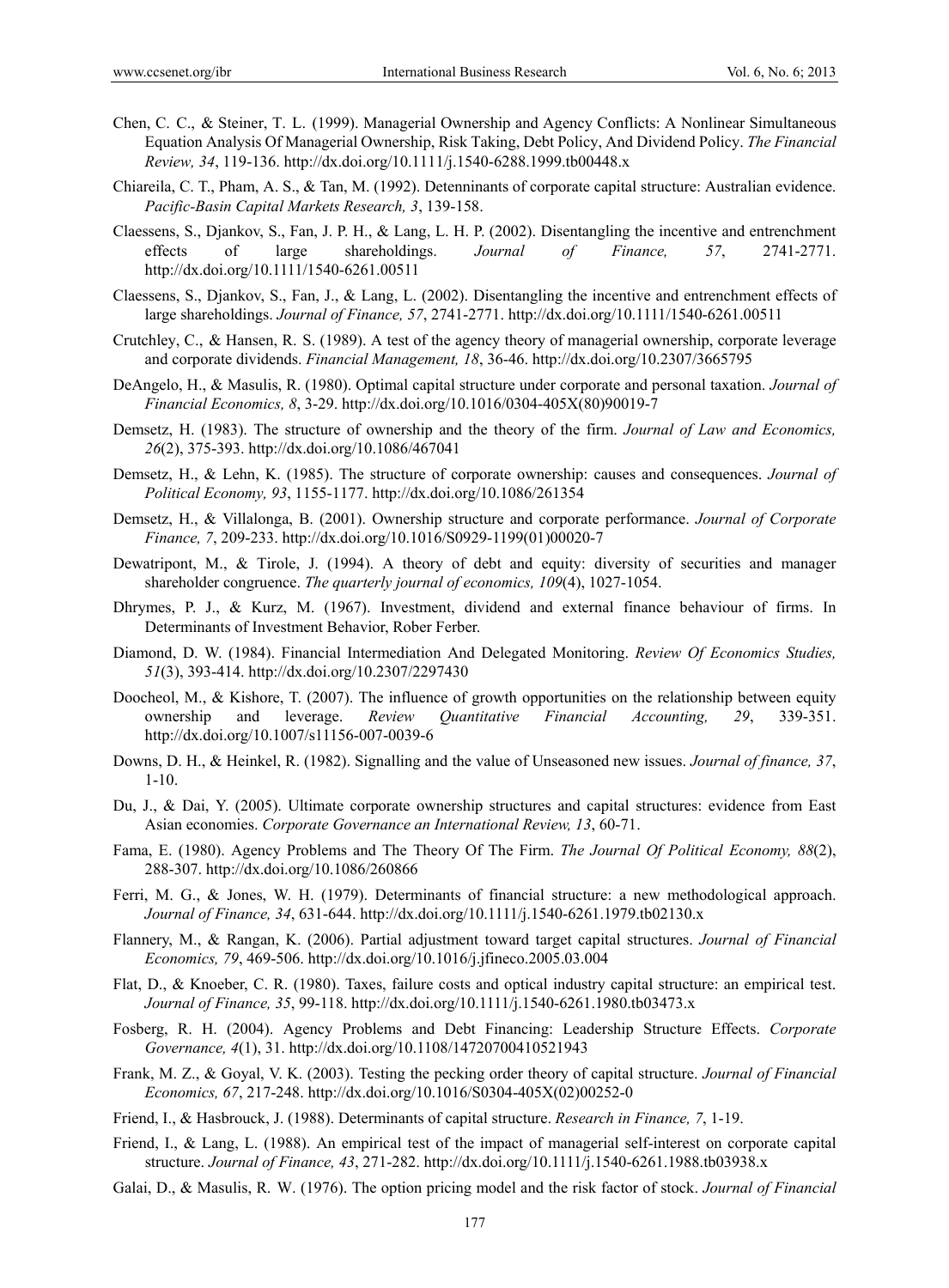*Economics, 3*, 53-81. http://dx.doi.org/10.1016/0304-405X(76)90020-9

- Graham, J. R. (1996). How Big Are the Tax Benefits of Debt? *Journal of Finance, 55*, 1901-1941. http://dx.doi.org/10.1111/0022-1082.00277
- Grossman, S. J., & Hart, O. (1982). Corporate financial structure and managerial incentives. In McCall, J. (Ed.), *The Economics of Information and Uncertainty*. Chicago: University of Chicago Press.
- Hardjopranoto, W. (2006). Interdependent analysis of leverage, dividend and managerial ownership policies. *Gadjah Mada International Journal of Business, 8*, 179-199.
- Harris, M., & Raviv, A. (1988). Corporate Control Contests and Capital Structure. *Journal Of Financial Economics, 20*, 55-86. http://dx.doi.org/10.1016/0304-405X(88)90040-2
- Harris, M., & Raviv, A. (1991). The theory of capital structure. *The Journal of Finance, 46*, 297-355. http://dx.doi.org/10.1111/j.1540-6261.1991.tb03753.x
- Harvey, C. R., Linsc, K. V., & Rope, A. H. (2004). The effect of capital structure when expected agency cots are extreme. *Journal of Financial Economics, 74*, 3-30.
- Harvey, C. R., Linsc, K. V., & Rope, A. H. (2011). Employee treatment and firm leverage: a test of the stakeholder theory of capital structure. *Journal of Financial Economics, 100*, 130-153. http://dx.doi.org/10.1016/j.jfineco.2010.10.019
- Hermalin, B., & Weisbach, M. (1991). The effects of board composition and direct incentives on firm performance. *Financial Management, 20*, 101-112. http://dx.doi.org/10.2307/3665716
- Himmelberg, C. P., Hubbard, R. G., & Palia, D. (1999). Understanding the determinants of managerial ownership and the link between ownership and performance. *Journal of Financial Economics, 53*, 353-384. http://dx.doi.org/10.1016/S0304-405X(99)00025-2
- Hovakimian, A. (2006). Are observed capital structures determined by equity market timing? *Journal of Financial and Quantitative Analysis, 41*, 221-43. http://dx.doi.org/10.1017/S0022109000002489
- Hovakimian, A., Opler, T. C., & Titman, S. (2001). The Debt- Equity Choice. *Journal of Financial and Quantitative Analysis, 36*, 1-24. http://dx.doi.org/10.2307/2676195
- Howard, P., & Brown, R. (1992). Dividend policy and capital structure under the imputation tax system: Some clarifying comments. *Accounting and Finance, 32*, 51-61. http://dx.doi.org/10.1111/j.1467-629X.1992.tb00176.x
- Huang, G., & Song, F. (2006). The determinants of capital structure: evidence from china. *China Economic Review, 17*, 14-36. http://dx.doi.org/10.1016/j.chieco.2005.02.007
- Huddart, S. (1993). The effect of a large shareholder on corporate value. *Management Science, 39*, 1407-1421. http://dx.doi.org/10.1287/mnsc.39.11.1407
- Jacelly, C., & Maximiliano, G. (2010). Ownership And Capital Structure In Latin America. *Journal Of Business Research, 63*, 248-254. http://dx.doi.org/10.1016/j.jbusres.2009.03.010
- Jalilvand, A., & Harris, R. S. (1984). corcporate behaviour in adjusting to capital structure and dividend targets: an econometric study. *Journal of Finance, 39*, 127-145. http://dx.doi.org/10.1111/j.1540-6261.1984.tb03864.x
- Jensen, & Meckling. (1976). Theory Of The Firm: Managerial Behaviour, Agency Costs And Ownership Structure. *Journal Of Financial Economics, 3*(4).
- Jensen, G. R., Solberg, D. P., & Zorn, T. S. (1992). Simultaneaous Determination of Insider Ownership, Debt and Dividend Policies. *Journal Of Financial And Quantitative Analysis, 27*(2). http://dx.doi.org/10.2307/2331370
- Jensen, M. (1983). Organization theory and methodology. *Accounting Review, 58*, 319-339.
- Jensen, M. C. (1986). Agency Costs of Free Cash Flow, Corporate Finance and Takeovers. *The American Economic Review, 76*(2), 323-329.
- John, V., & Minkler, A. (2001). Agency Costs, Asset Specificity and The Capital Structure Of The Firm. *Journal Of Economic Behavior And Organization, 44*, 55-69. http://dx.doi.org/10.1016/S0167-2681(00)00151-7
- Julie, A., & Jimmy, Y. (2010). Venture capital, ownership structure, accounting standards and IPO underpricing: evidence from Germany. *Journal of Economics and Business, 62*, 517-536.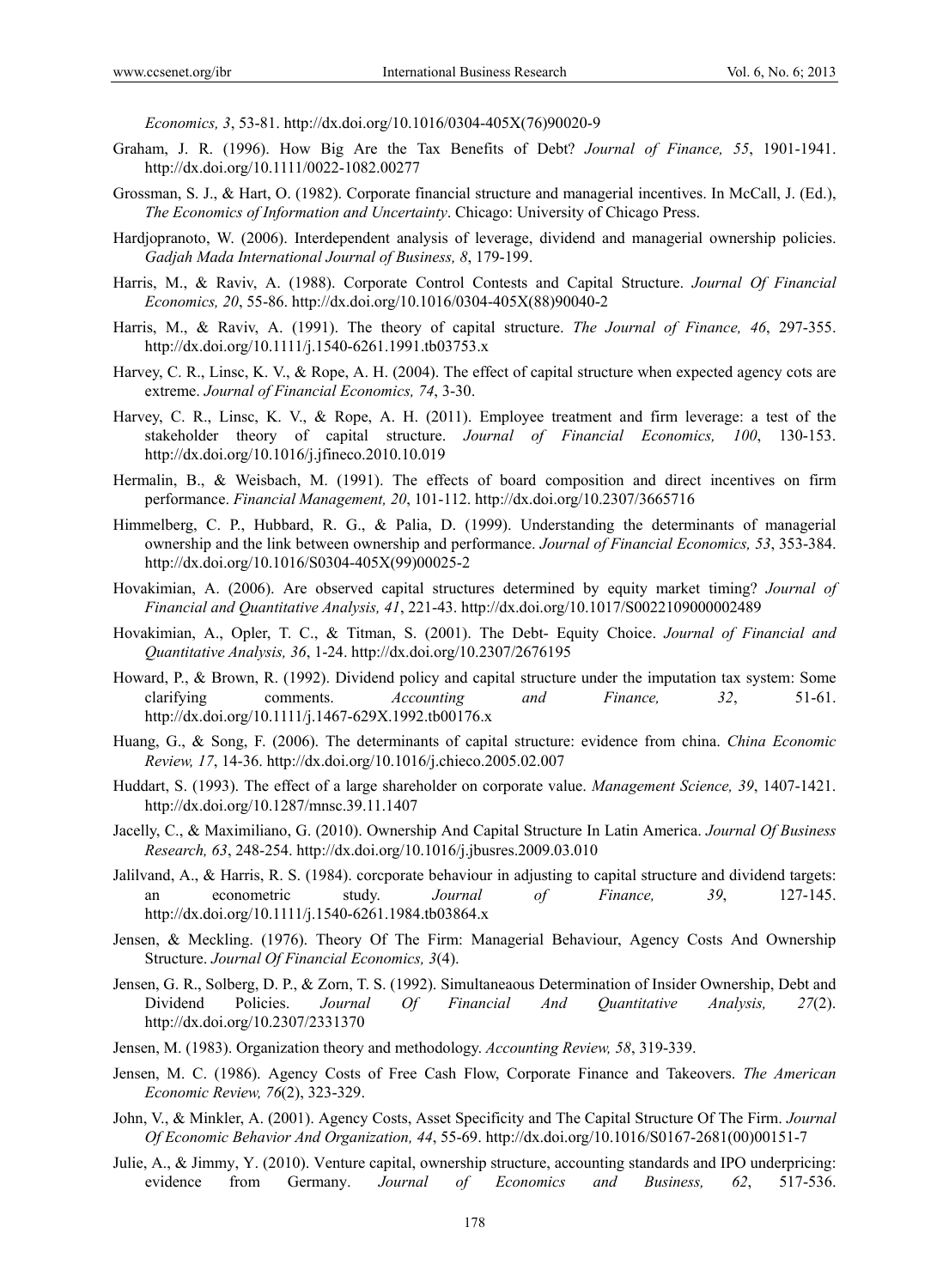http://dx.doi.org/10.1016/j.jeconbus.2010.08.003

- Kai, L., & Heng, Y. (2009). Ownership, institutions, and capital structure: evidence from China. *Journal of Comparative Economics, 37*, 471-490. http://dx.doi.org/10.1016/j.jce.2009.07.001
- Kim, W. S., & Sorensen, E. H. (1986). Evidence on the Impact of the Agency Costs of Debt on Corporate Debt Policy. *The Journal of Financial and Quantitative Analysis, 21*(2), 131-144. http://dx.doi.org/10.2307/2330733
- Kouki, M., & Ben Said, H. (2011). Does management ownership explain the effect of leverage on firm value: an analysis of French listed firms? *Journal of Business Studies Quarterly*.
- Lee, C. J., & Xiao, X. (2004). Tunneling dividends.Tulane University.
- Lehn, K., & Poulsen, A. (1989). Free cash flow and stockholder gains in going private transactions. *Journal of Finance, 44*, 771-789. http://dx.doi.org/10.1111/j.1540-6261.1989.tb04390.x
- Leibenstein, H. (1966). Allocative efficiency vs. 'X-efficiency". *American Economic Review, 56*, 392-415.
- Leland, H. E., & Pyle, D. H. (1977). Informational asymmetries, financial structure, and financial intermediation. *Journal of Finance, 32*, 371-387.
- Long, M., & Maltiz, I. (1985). The investment-financing nexus: some empirical evidence. *Midland Corporate Finance Journal, 3*, 53-59.
- Lucey, B. M., & Zhang, Q. Y. (2011). Financial integration and emerging markets capital structure. *Journal of Bnaking and Finance, 35*, 1228-1238.
- Margaritis, D., & Psillaki, M. (2010). Capital Structure, Equity Ownership and Firm Performance. *Journal Of Banking And Finance, 34*, 621-632. http://dx.doi.org/10.1016/j.jbankfin.2009.08.023
- Marsh, P. (1982). The choice between equity and debt: An empirical study. *Journal of Finance, 37*, 121-144. http://dx.doi.org/10.1111/j.1540-6261.1982.tb01099.x
- May, D. Y. (1995). Do managerial motives influence firm risk reduction strategies. *Journal of Finance, 50*, 1291-1308. http://dx.doi.org/10.1111/j.1540-6261.1995.tb04059.x
- McCabe, G. M. (1979). The empirical relationship between investment and financing: a new look. *Journal of Financial and Quantitative Analysis, 14*, 119-135. http://dx.doi.org/10.2307/2330658
- Mcconnell, J. J., & Servaes, H. (1995). Equity Ownership and The Two Faces Of Debt. *Journal Of Financial Economics, 39*, 131-157. http://dx.doi.org/10.1016/0304-405X(95)00824-X
- McConnell, J., & Servaes, H. (1990). Additional evidence on equity ownership and corporate value. *Journal of Financial Economics, 27*, 595-612. http://dx.doi.org/10.1016/0304-405X(90)90069-C
- Mehran, H. (1992). Executive incentive plans, corporate control, and capital structure. *Journal of Financial and Quantitative Analysis, 27*, 539-560. http://dx.doi.org/10.2307/2331139
- Michael, R. (1982). Growth, Beta and Agency Costs As Determinants Of Dividend Payout Ratios. *The Journal Of Financial Research, 5*(3).
- Michael, R. K., & Santor, E. (2008). Family Values: Ownership Structure, Performance And Capital Structure Of Canadian Firms. *Journal Of Banking and Finance, 32*, 2423. http://dx.doi.org/10.1016/j.jbankfin.2008.02.002
- Miguel, A. D., & Pindado, J. (2001). Determinants of Capital Structure: New Evidence From Spanish Panel Data. *Journal Of Corporate Finance, 7*, 77-99. http://dx.doi.org/10.1016/S0929-1199(00)000201
- Morck, R., Shleifer, A., & Vishny, R. (1988). Management ownership and market valuation. *Journal of Financial Economics, 20*, 293-315. http://dx.doi.org/10.1016/0304-405X(88)90048-7
- Myers, S. (1977). Determinants Of Corporate Borrowing. *Journal Of Financial Economics, 5*, 147-175. http://dx.doi.org/10.1016/0304-405X(77)90015-0
- Myers, S. (2000). Outside Equity. *The Journal Of Finance, 55*(3), 1005-1037. http://dx.doi.org/10.1111/0022-1082.00239
- Myers, S., & Majluf, N. S. (1984). Corporate Financing And Investment Decisions When Firms Have Information That Investors Do Not Have. *Journal Of Financial Economics, 13*, 187-221. http://dx.doi.org/10.1016/0304-405X(84)90023-0